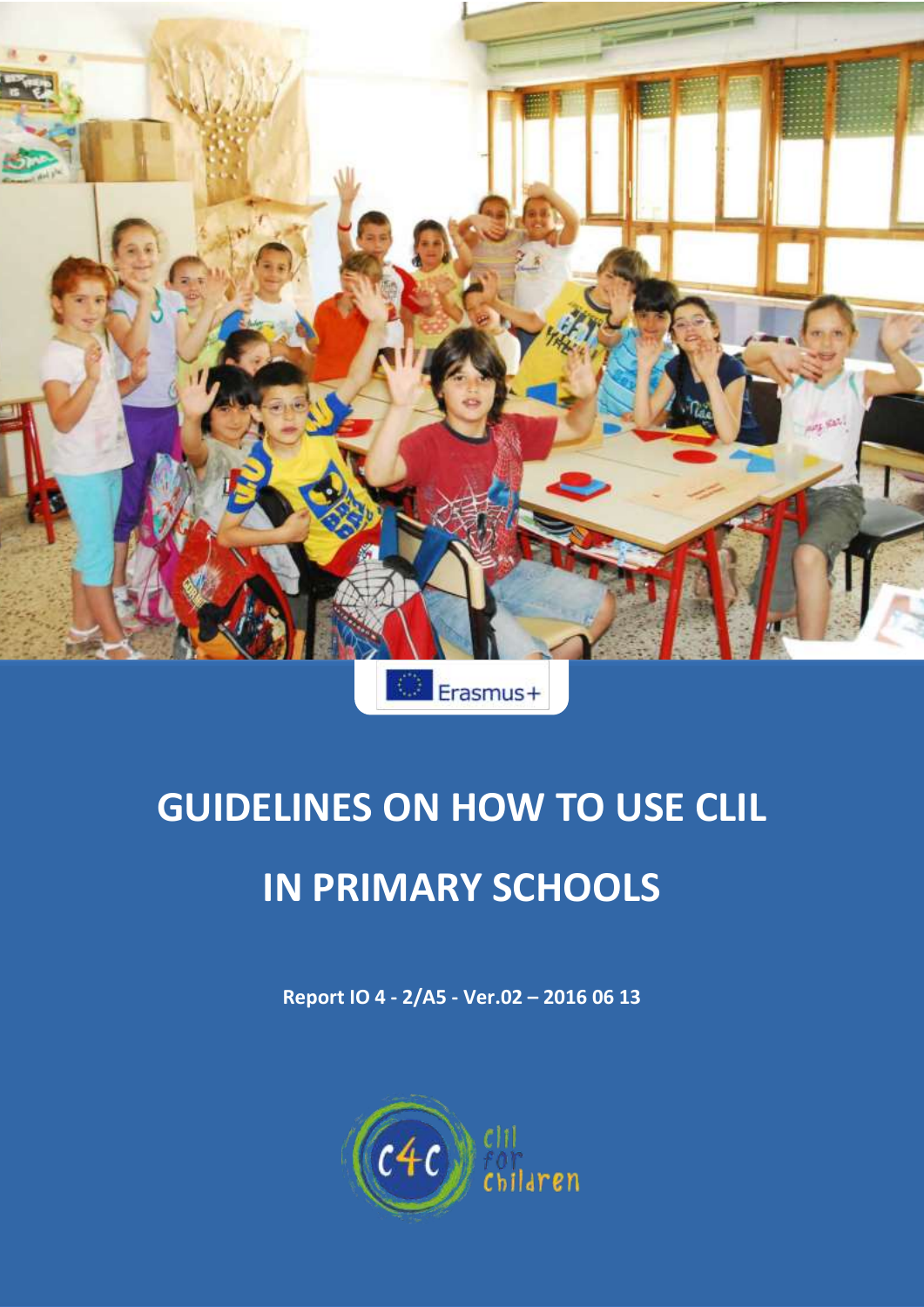



CLIL for Children, 2016

Strategic Partnerships (Key Action 2)

Project number: 2015-1-IT02-KA201-015017

This publication was supported by the Erasmus+ Programme of the European Commission.

This publication reflects the views only of the authors, and the Commission cannot be held responsible for any use which may be made of the information contained herein.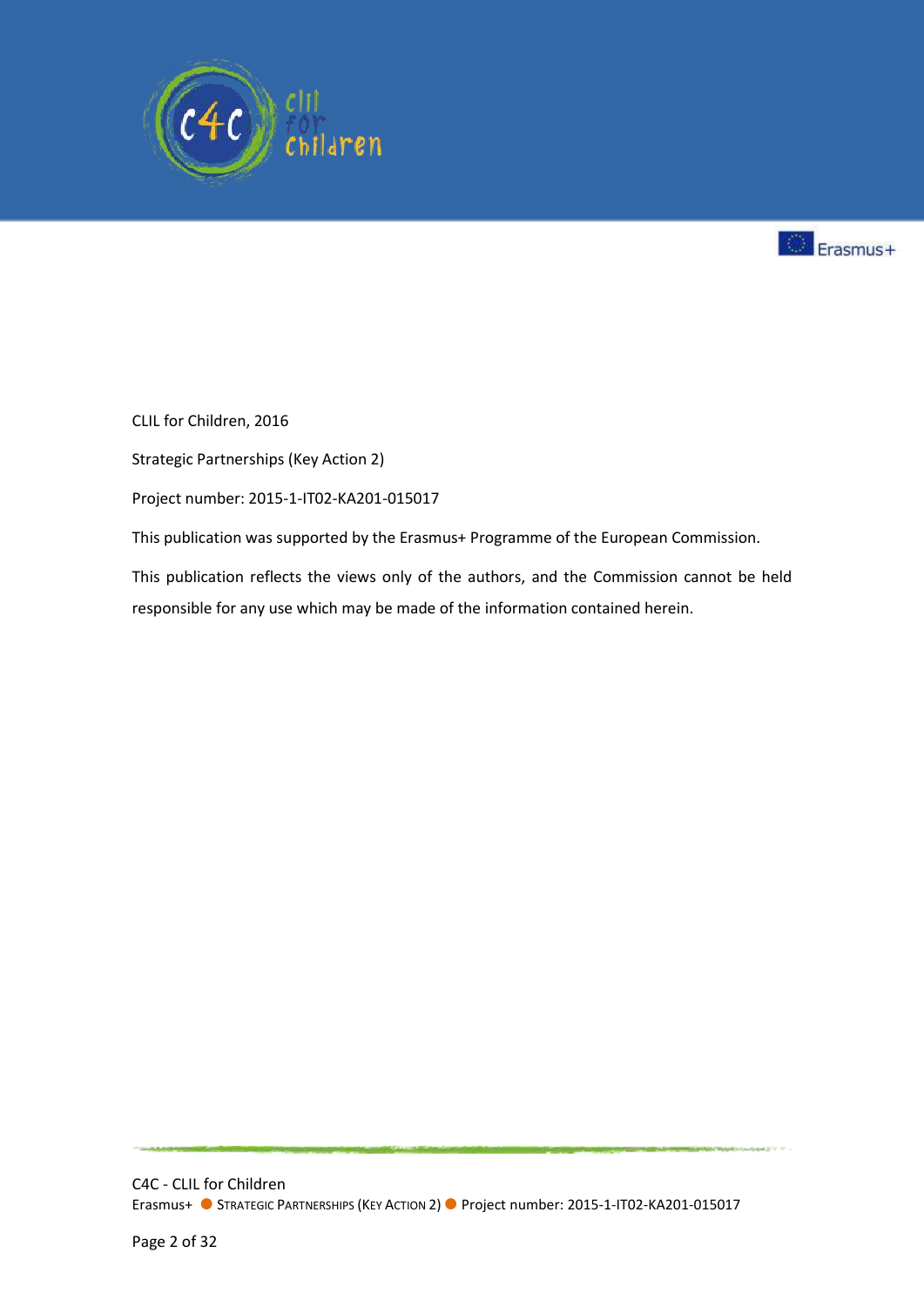



| $\mathbf{1}$   |                                                            |  |
|----------------|------------------------------------------------------------|--|
| $\overline{2}$ |                                                            |  |
| $\mathbf{3}$   |                                                            |  |
| 4              |                                                            |  |
| 5 <sub>1</sub> |                                                            |  |
| 5.1            |                                                            |  |
| 5.2            |                                                            |  |
| 5.3            |                                                            |  |
| 6 <sup>1</sup> | MAIN RULES OF EFFECTIVE USE OF CLIL IN PRIMARY SCHOOLS  16 |  |
| 6.1            |                                                            |  |
| 6.2            |                                                            |  |
| 7              |                                                            |  |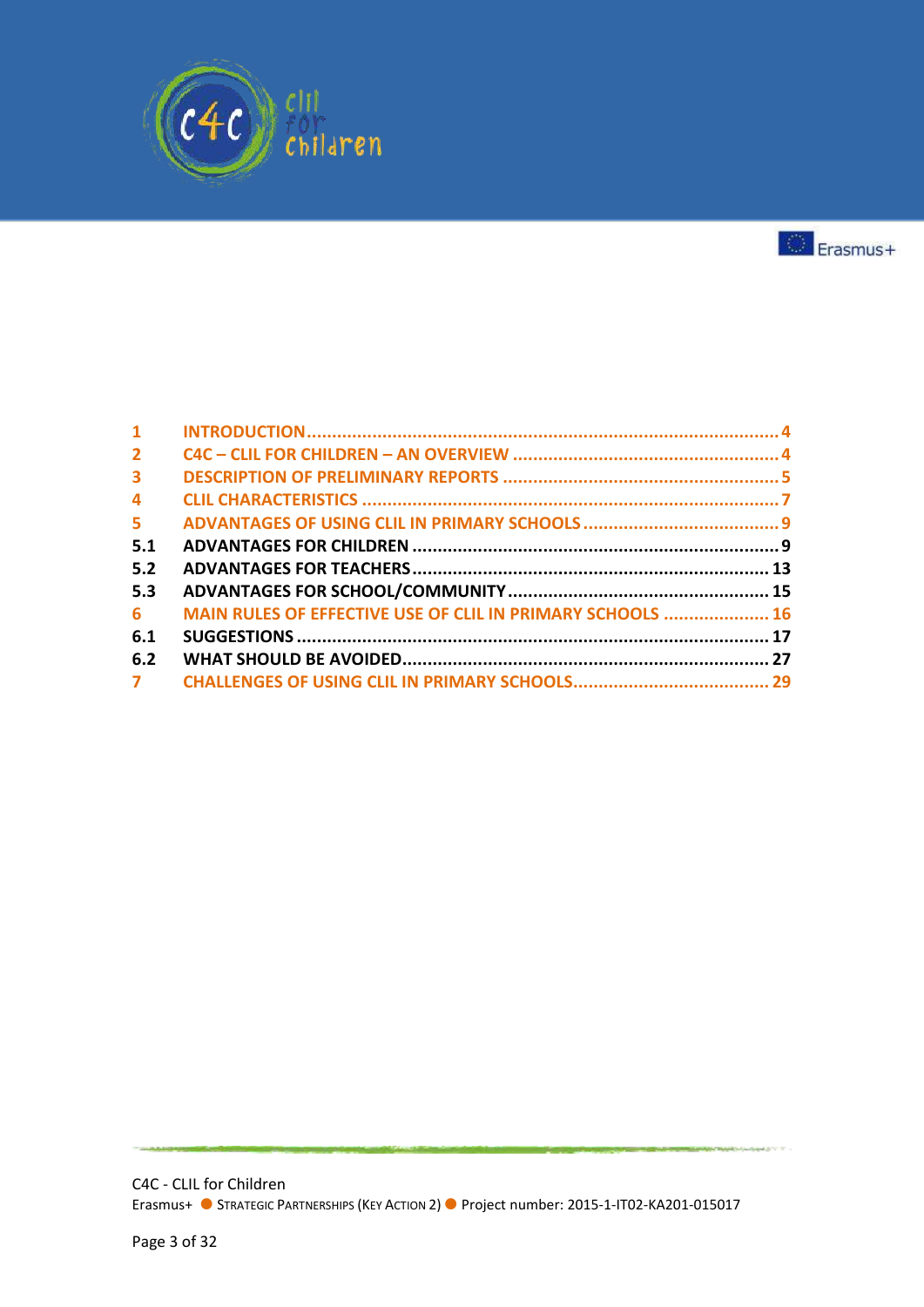



# **1 INTRODUCTION**

The aim of these guidelines is to advise teachers on how to use CLIL methodology in primary school. The document contains a brief description of the project, characteristics of the CLIL approach, advantages on implementing CLIL in primary schools, main rules of effective use of CLIL in primary schools with suggestions on what to do and what to avoid and, finally, challenges for teachers when applying CLIL.

# **2 C4C – CLIL FOR CHILDREN – AN OVERVIEW**

The **C4C – CLIL for Children** [\(www.clil4children.eu\)](http://www.clil4children.eu/) project was funded by the European Commission under the Erasmus + programme, Key Action 2 – Strategic Partnerships for a period of 3 years, from 2015 to 2018. The Consortium, represented by organizations active in research and/or training of teachers and primary schools from Italy, Portugal, Romania and Poland will develop methodologies and materials to improve the use of Content and Language Integrated Learning (CLIL) in primary schools by using Open Educational Resources.

CLIL stands for Content and Language Integrated Learning. It refers to teaching subjects such as science, history and geography to students through a foreign language. This can be done by the foreign language teacher using cross curricular content or by the subject teacher using English as the language of instruction. Both methods result in the simultaneous learning of content and of a foreign language.

Over the past two decades an increasing body of research has demonstrated that CLIL can enhance multilingualism and provide opportunities for deepening learners' knowledge and skills, however effective use of CLIL requires a specific methodology and specific training of teachers. In a preliminary needs analysis carried out before submitting this project, partners recognized primary school teachers in partner countries have been so far little involved in training for CLIL that has been instead targeted mainly to teachers of secondary schools. The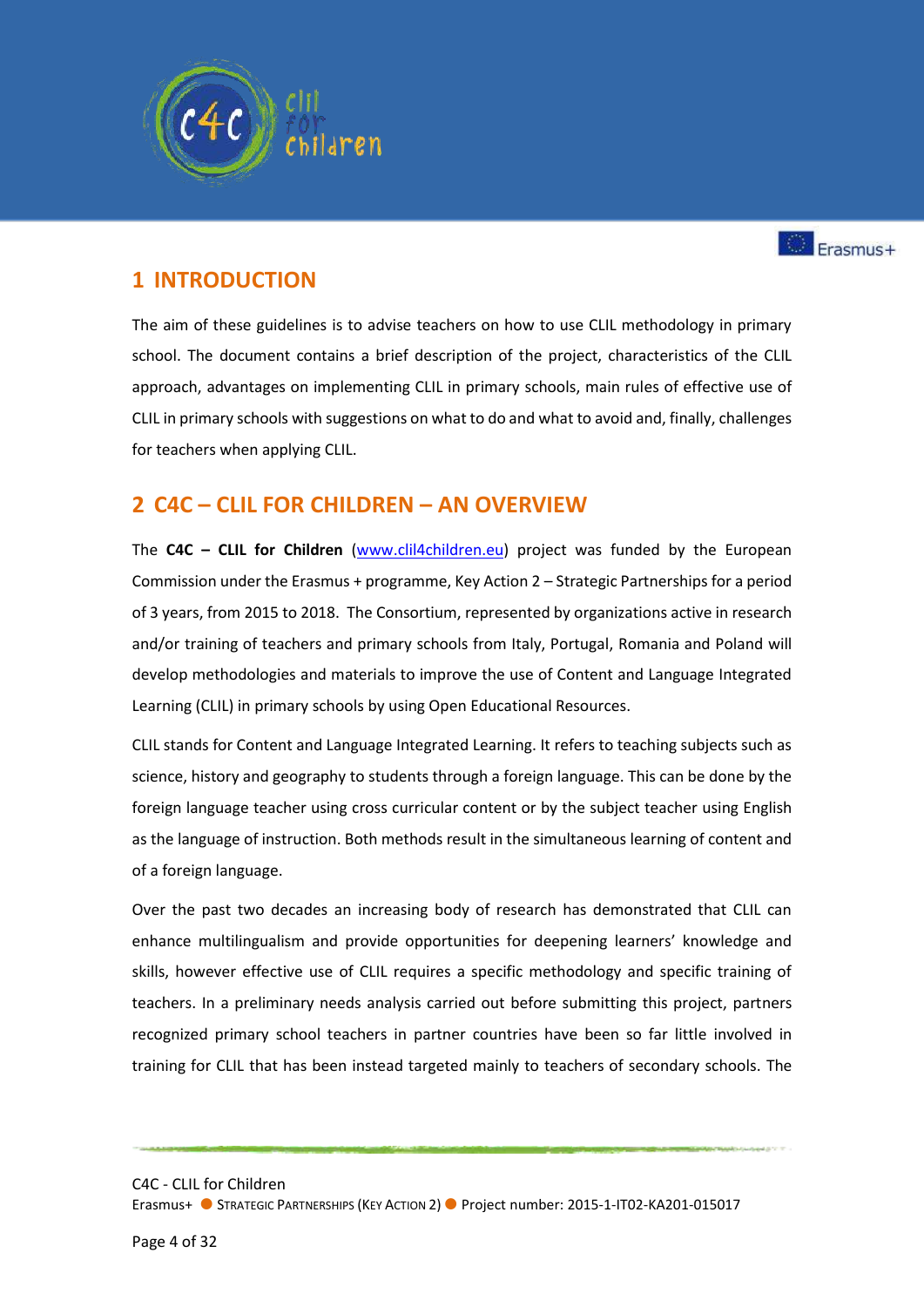

aim of this project is to support primary school teachers in filling this gap by providing them with a comprehensive training program.

A Survey has been carried out within the project on the state of the art about the use of CLIL in primary schools including good practices and difficulties, as well as a census of OER materials to be used for CLIL in primary schools. Based on these two preliminary reports, the consortium will develop further: **Guidelines on the development and use of CLIL in primary schools;** a set of **CLIL materials and lesson** plans for teaching Science, Mathematics and Geography in English in primary schools; **a Guide addressed to teachers on how to use the CLIL methodology in primary schools;** an **E-course** (online course) addressed to teachers on how to use CLIL methodology in primary schools.

The C4C – CLIL for Children project is addressed to primary school teachers that want to improve their expertise in CLIL methodology and the quality of their educational offer. It is also addressed to organizations training teachers and other parties interested in primary schools and L2 learning/teaching: students and parents, publishers and developers of educational materials, decision makers, researchers.

# **3 DESCRIPTION OF PRELIMINARY REPORTS**

The two preliminary Reports developed within the C4C- CLIL for Children project collected information on the current experience and state of the art analysis in using CLIL in partner countries as well as a census of web based OERs for CLIL in English and a Guide on how they can be used by teachers.

The **State of the Art Report about the use of CLIL methodology in primary schools** compiled four national reports from Italy, Portugal, Romania and Poland. It contains: two desk researches on CLIL, the results of the survey carried out with questionnaires in partner countries and other European countries, as well as examples of good practice on implementing CLIL in primary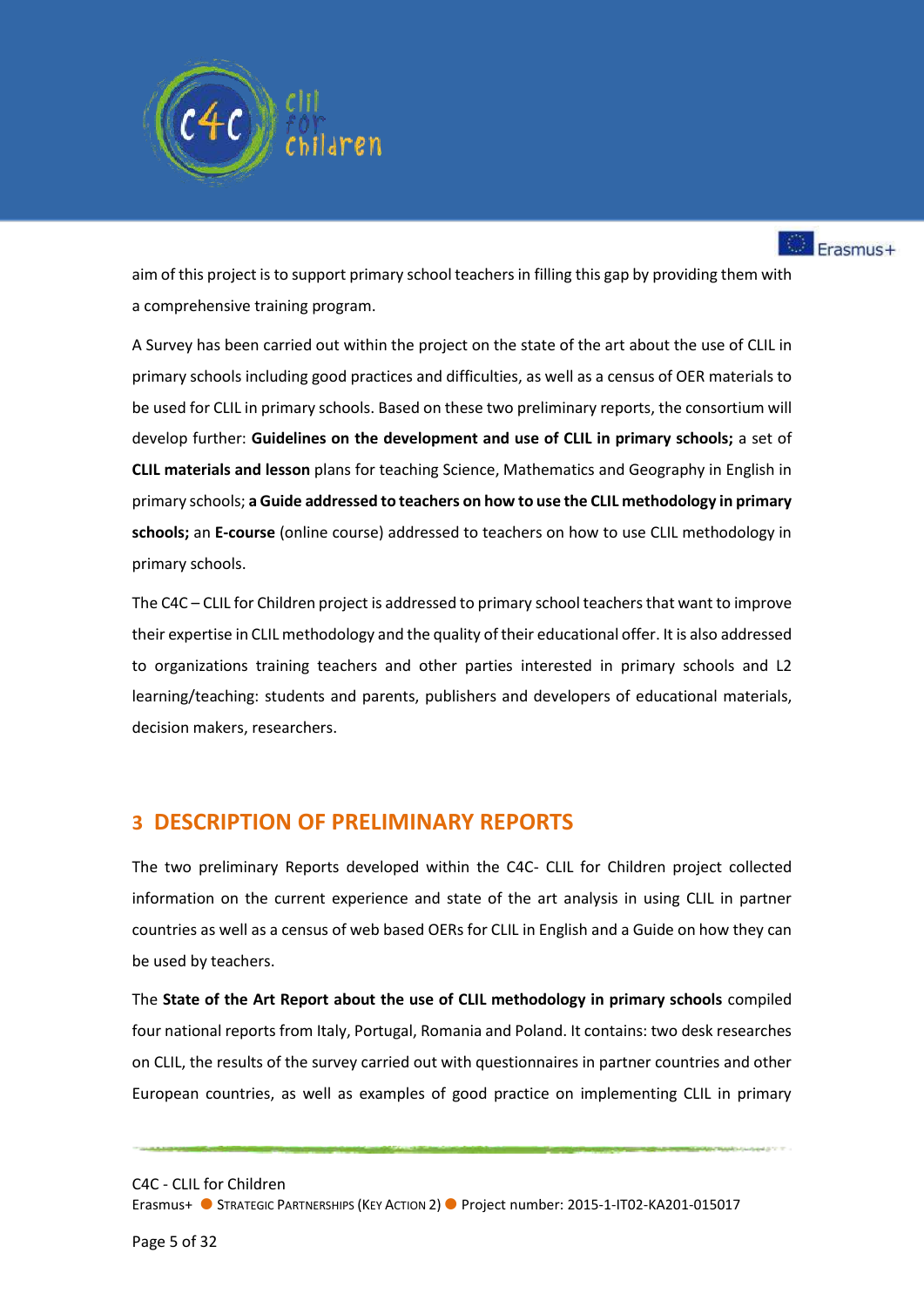

schools. The overall conclusion that came out from the results of the Survey carried out in partner and non-partner countries, as well as from the two desk researches, is that there is great need for CLIL training and CLIL designed materials to help teachers in primary schools. Across these countries CLIL lessons seem to occur occasionally in primary schools; they are usually project-based sessions and thus, the support of the school administration or parents is scarce. Teachers mostly teach through CLIL individually but they would prefer the in tandem approach. Teachers mention the lack of materials specifically designed for CLIL activities and the lack of specific training courses to prepare them to apply the CLIL methodology in a more practical and effective manner. Research shows there is need for a course for teachers on CLIL methodology which uses a *hands-on* approach and demonstrates through practical examples how to develop CLIL materials and lesson plans, specifically designed for primary school use. Teachers interviewed showed most interest in taking part in on-line courses and workshops, rather than lectures on CLIL. The state of the art report gives a wide range of examples of good practice regarding current models of experimenting with implementing CLIL in the partner countries: Italy, Portugal, Romania and Poland. These can be analysed for optimum application taking into consideration the experience and the contexts of teachers.

The **Guide to OERs for CLIL in Primary Schools** resulted from the combined effort of four C4C partners to collect and census 90 Open Educational Resources (OERs) to teach English through CLIL in primary schools (ages 5 to 12) in a series of designated European countries, namely: the Czech Republic, Italy, Germany, Poland, Portugal, Romania, and Spain. It includes Guidelines for developing and using CLIL and constitutes a set of materials and planning of lessons to teach Science, Mathematics and Geography in English and to highlight CLIL methodologies in practice.

The survey on OERs in the above countries was carried out by keeping in mind the need for selecting and identifying several types of resources and materials to be adapted for lesson planning by teachers: useful resources for training and professional development of the CLIL teacher; resources for planning CLIL courses and lessons; resources for the classroom and materials to be used by children directly as part of their independent and cooperative learning.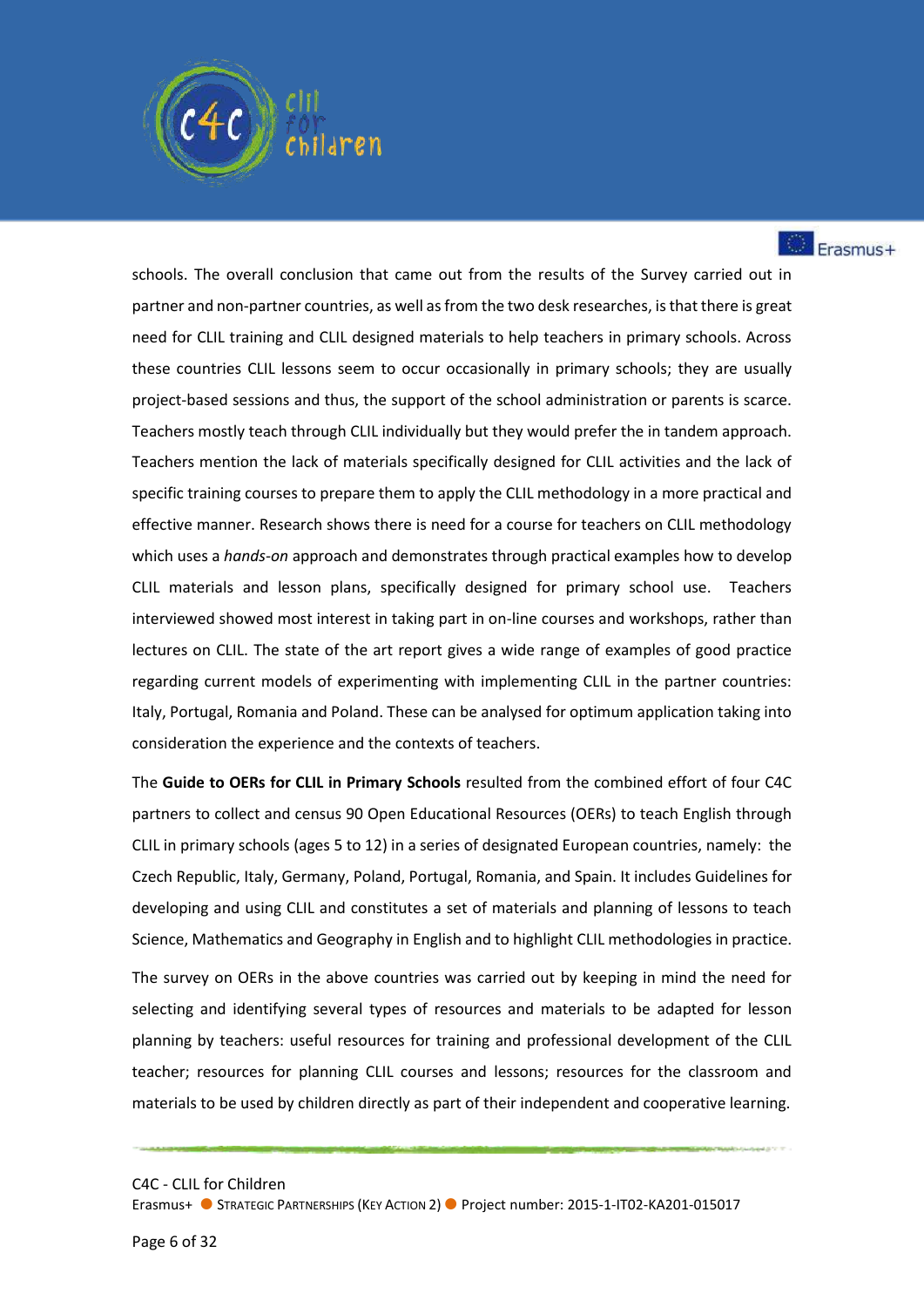

**C** Erasmus+

There are many organizations in each one of the above mentioned countries and on the web that have organized pools of resources for primary and secondary CLIL, among which a couple of European consortia and EU-funded projects, the British Council, and many primary and secondary schools. However, as agreed, the C4C Guide to OERs not only explored these pools of Open Resources for CLIL, but selected from them both lesson plans and resources according to topics for CLIL Science, Geography and Mathematics, which were described and rated for the use of teachers, students and teacher trainers.

# **4 CLIL CHARACTERISTICS**

This part will give an overview of CLIL characteristics that can help teachers understand that CLIL is an innovative educational approach allowing students to learn how to do things rather than knowing things, focusing both on content and language.*This approach involves learning subjects such as history, geography or others, through an additional language*. *It can be very successful in enhancing the learning of languages and other subjects, and developing in the youngsters a positive 'can do' attitude towards themselves as language learners.* (Mehisto et al., 2008)

CLIL entails a new educational approach based on the integrated learning of foreign language and content. The foreign language is acquired through subject-related contents provided in such a way to encourage learning. Special attention is paid to the learning skills, as they are pivotal for an efficient linguistic and communicative learning. For this reason, as Mehisto et al.  $(2008)^1$ stated, the CLIL approach is strictly linked to good practice in education: *CLIL cannot be separated from standard good practice in education. CLIL is a valued-added, as opposed to subtractive, approach that seeks to enrich the learning environment.*

C4C - CLIL for Children Erasmus+ STRATEGIC PARTNERSHIPS (KEY ACTION 2) Project number: 2015-1-IT02-KA201-015017

 $\overline{a}$ 

<sup>1</sup> Mehisto P., Marsh D., Frigols M.J., (2008), *Uncovering CLIL,* Oxford, Macmillan.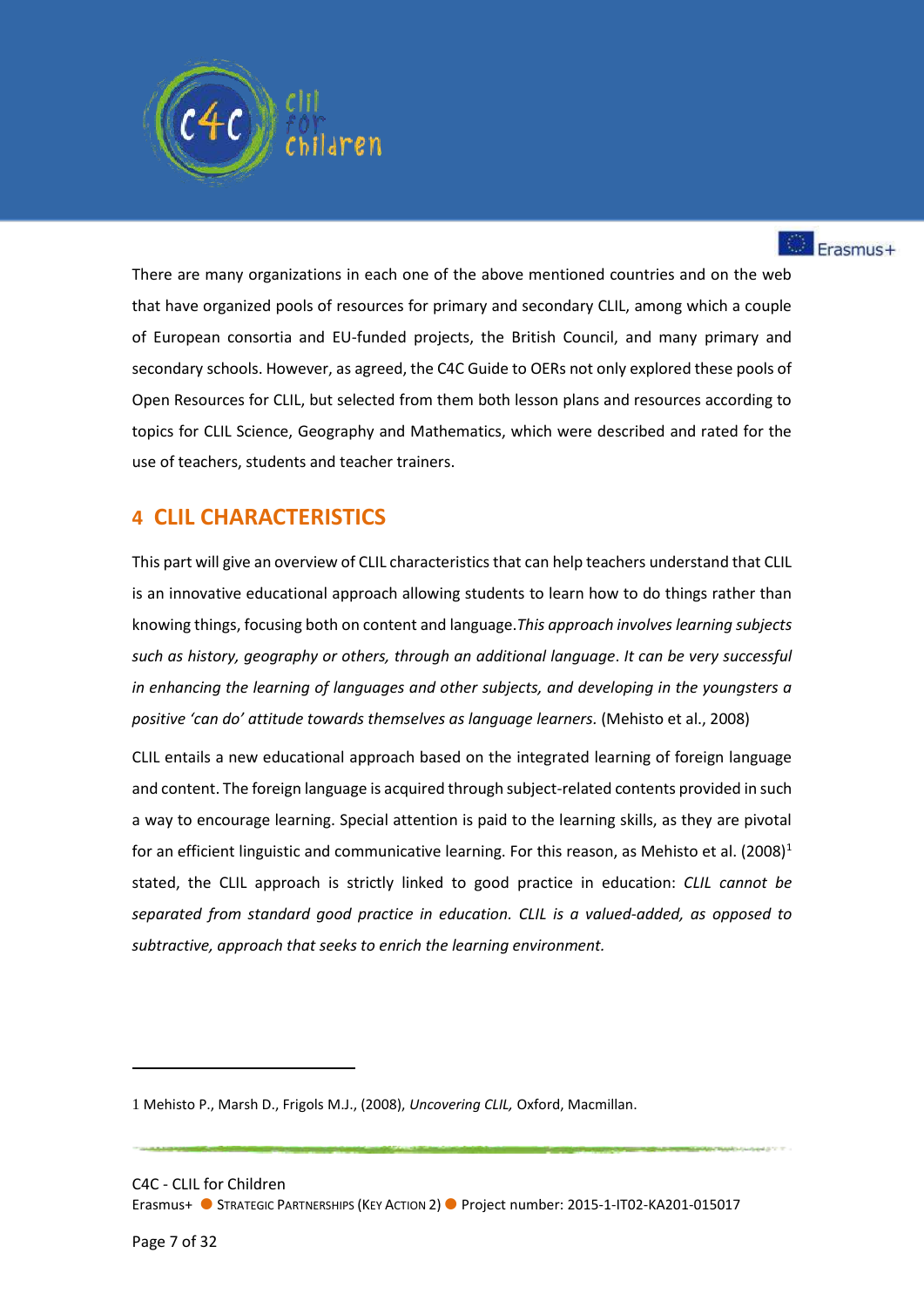



## Language learning in a natural environment

Young learners are capable of easily *picking up* languages if this is done in a natural environment where the focus is not on language structure or grammar but on language use in different reallife contexts to solve tasks related to a learning topic. A CLIL classroom can offer natural opportunities for students to build language knowledge at their own pace. As Mehisto states, *CLIL can offer to youngsters of any age, a natural situation for language development which builds on other forms of learning. This natural use of language can boost a youngster's motivation and* hunger *towards learning languages. It is this* naturalness *which appears to be one of the major platforms for CLIL's importance and success in relation to both language and other subject learning*.(Mehisto et al., 2008)

#### Positive attitude towards language use

CLIL can give students opportunities to learn a language while practicing it and using it as a tool to perform tasks, solve problems, develop projects, etc. Communication in the target language becomes less stressful as the focus is no longer on uttering perfect language forms but on using language as a vehicle to express ideas and thus build motivation and positive attitudes towards learning.

#### Language learning and thinking skills

A student following a CLIL course will soon have learned to think about such penetrating questions as 'why?', 'how?' and 'what evidence is there?', and so will have practised some of the thinking skills categorised by Bloom as Higher Order Thinking Skills (HOTS). Using HOTS encourages students to investigate and evaluate new information and to use it to develop something new. Thus students need to remember a concept before they can understand it; they have to understand a concept before they can apply it; they have to be able to apply a concept before they can analyze it; they have to analyze a concept before they can evaluate it; they have to remember, understand, apply, analyze, and evaluate a concept before they can create.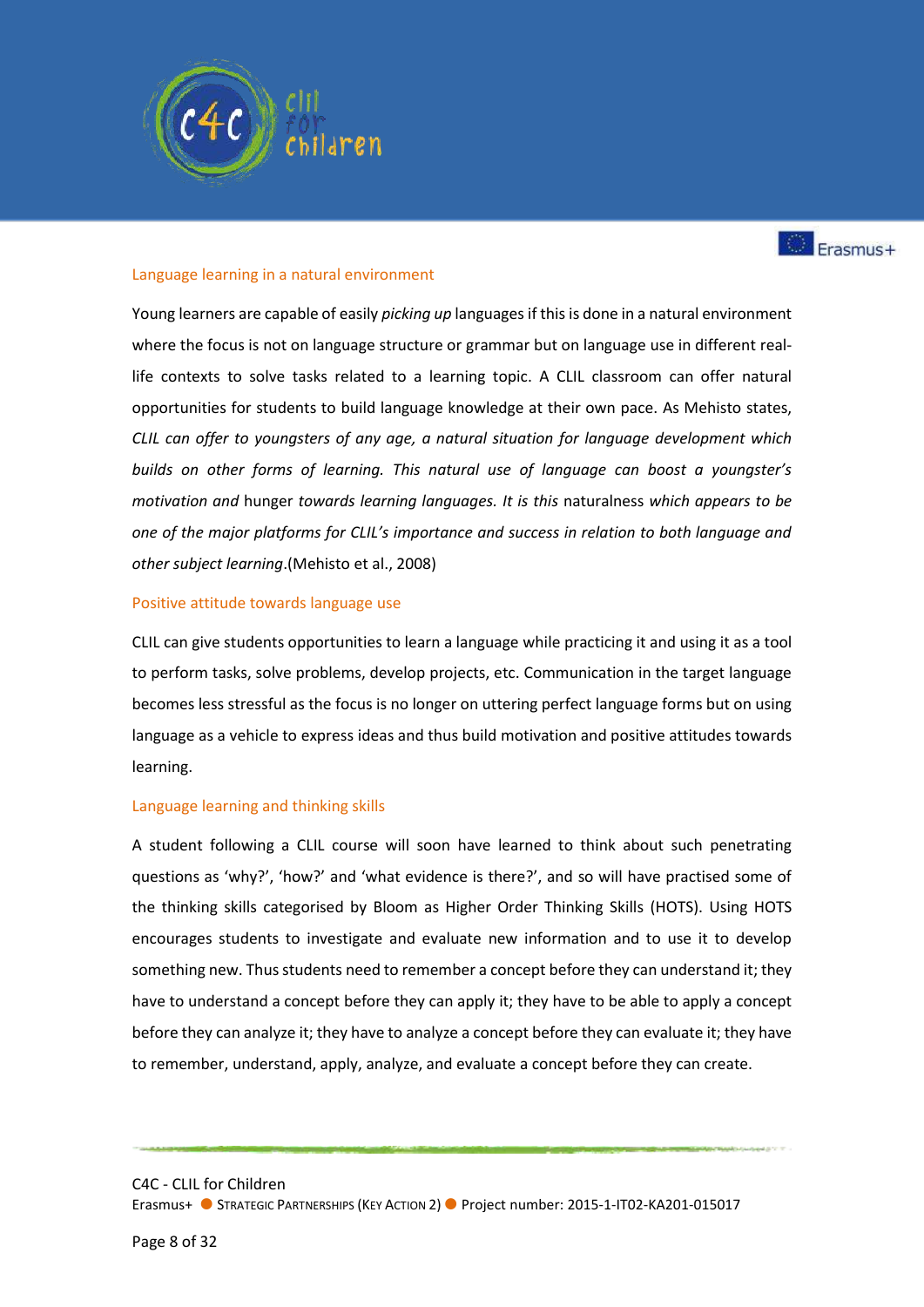



*CLIL doesn't only promote linguistic competence. Because of the different 'thinking horizons'*  which result from working in another language CLIL can also have an impact on *conceptualization, literally how we think. Being able to think about something in different languages can enrich our understanding of concepts, and help broaden our conceptual mapping resources. This allows better association of different concepts and helps the learner go towards a more sophisticated level of learning in general.* (Mehisto et al., 2008)

# **5 ADVANTAGES OF USING CLIL IN PRIMARY SCHOOLS**

We considered it necessary to divide advantages of using CLIL according to the different beneficiaries of this approach in order to highlight that using CLIL can give many opportunities to children, teachers and the community at large. There are a number of benefits of CLIL we would like to indicate: students' motivation for learning, development of their autonomous learning, educational and methodological innovation for the community, as well as teachers' motivation arising from team work and from the collaboration with other teachers.

# **5.1 ADVANTAGES FOR CHILDREN**

According to Article 5 of Volume 1 (4) of the International CLIL Research Journal 'Coping with CLIL: Dropouts from CLIL Streams in Germany', CLIL as a method has the following benefits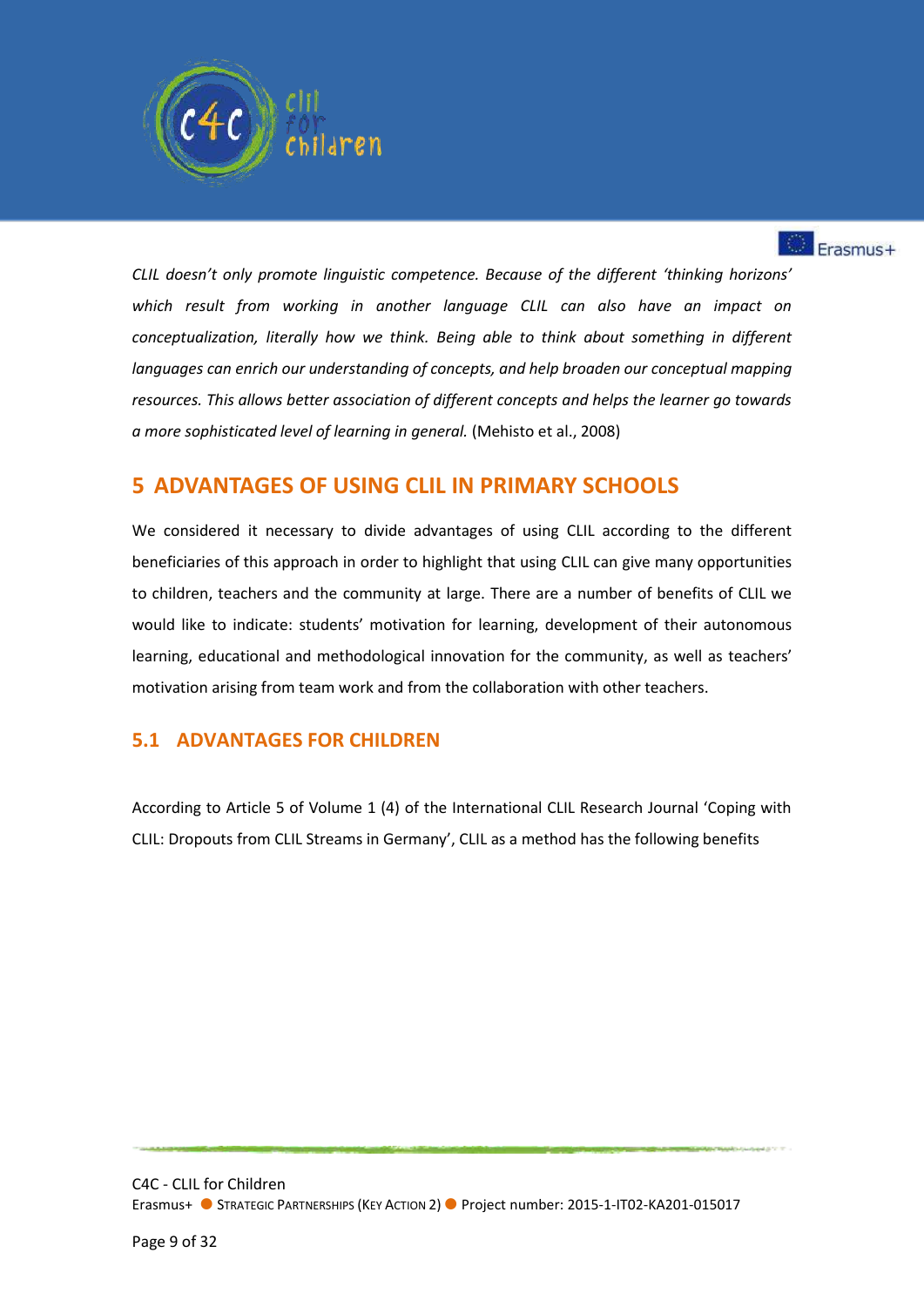





# **Improving language and subject knowledge**

Using CLIL in primary school will enable students to use language purposefully, to effectively process information, negotiate understanding and construct knowledge. This approach of learning is rooted in the socio-constructivist and co-operative teaching and learning methods and activities.

A helpful tool in this respect is to create a bilingual classroom with interactive posters containing: all time expressions (calendar: date, day of the week, months, seasons, time of day, year); cardinal and ordinal numbers; the most common adjectives (e.g. emoticons); names of school subjects; a set of classroom rules; vocabulary connected to food and drink, common animals, the weather, etc.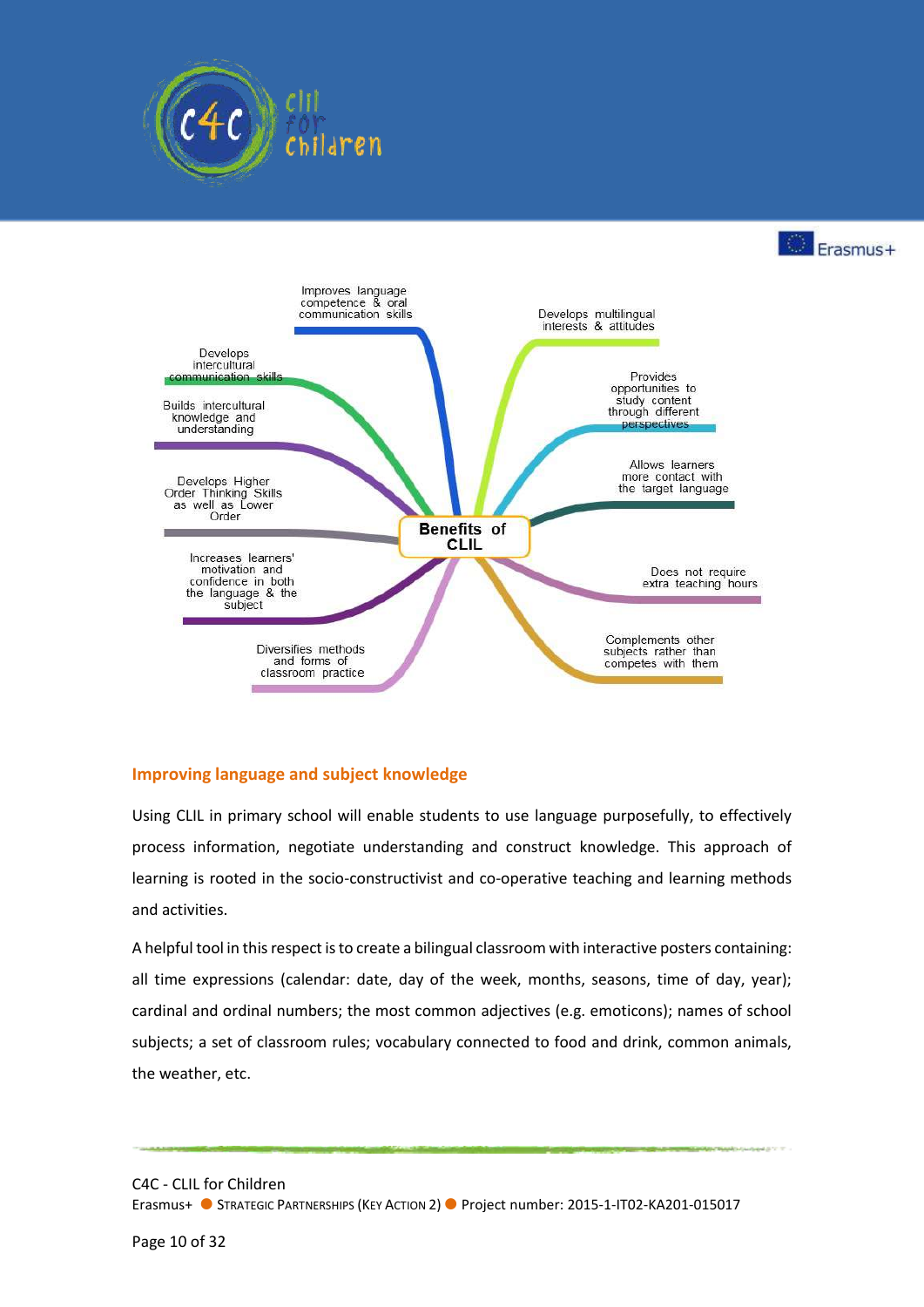



# **Improving cognitive skills**

For individuals learning an additional language in a CLIL context supports the development of first language communication skills and literacy, as well as improved cognitive skills in the areas of higher-order and critical thinking. It also contributes to strengthening cognitive and general learning capabilities such as creative and critical thinking. Language learning uses and develops particular and unique conceptualisation skills and meta-cognition. The learners in primary school think and make sense of knowledge, experience by remembering, understanding, evaluating, critiquing, reflecting and creating.

# **Developing intercultural communication and knowledge**

Because CLIL is strongly associated with both content area and foreign language, it is naturally imbedded with intercultural communication and knowledge that have social significance. The learners will develop a stronger understanding of an intercultural dimension as a result of CLIL methodology and will be more likely to *see the big picture* in terms of the relationship between language and society.

The exposure to alternative perspectives and views helps build intercultural knowledge, awareness and understanding. CLIL can help develop intercultural communication skills as well as learning about other European countries, regions or minority groups. This helps introduce children to a wider cultural context thus enhancing their participation in a European society.

## **Promoting active learning**

CLIL involves a change of focus in the classroom. When teachers use the school lingua franca for teaching, they can tell the students everything they want them to know, and the students can understand them. However, when they teach their subject using a new language, this isn't possible. Because of this, they have to show students how to find out information for themselves, and how to work and talk together to discover new ideas, so that using the language becomes part of the process of learning. In other words, the teachers have to change their methodology, and find different ways to help students learn.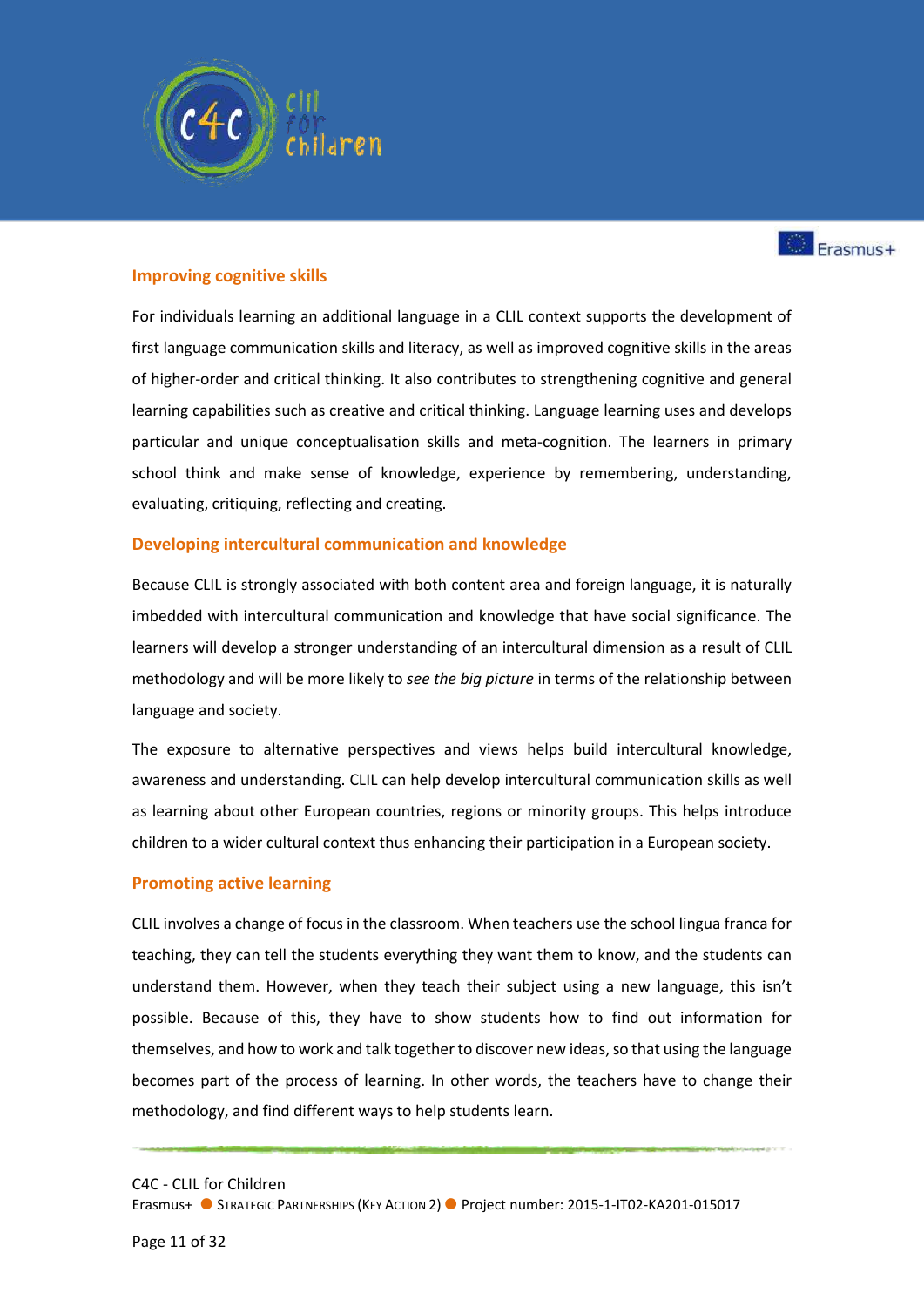

By doing this, the teacher prepares young students for the modern world, where people work in project teams; use other languages to talk to various colleagues and to communicate with people in different countries. They are expected to solve problems, plan their own work and find out things for themselves using a range of sources, especially the Internet.

# **Developing learning, communication and social strategies**

CLIL implementation can offer application and delivery of diverse learning methods that can lead to new opportunities for implementing individual teaching and learning styles and strategies. In fact, CLIL provides alternative ways of approaching language learning, that can reduce student exclusion and may serve mainstream learners well. Even though CLIL favours diversity of methods and forms of classroom practice, a common feature of many CLIL methodologies is the synergy which results from the juxtaposition of the communication orientation of language learning, the interest in content, and the interaction which takes place within the classroom. The result promotes individual learning strategies and interactive methodologies and leads to increased learner motivation, bringing additional benefits for learning.

The CLIL approach recognises that learning is not a purely internal and cognitive process, but instead results from interaction in which knowledge and understanding are shared. Through interaction, learners build on their existing knowledge as they discuss it and compare with new content and new language. At the same time, they become aware of what they still need to do. For language learning especially, interaction provides an opportunity to both learn and improve.

## **Helping children become autonomous learners**

A major aim of CLIL teaching is to help students to work independently to solve problems and to develop their own knowledge and skills.Through the interactive and co-operative nature of work, CLIL helps boost self-confidence, raise self-esteem, build learner independence and teach learners organisational skills. Through the more favourable learning conditions (the use of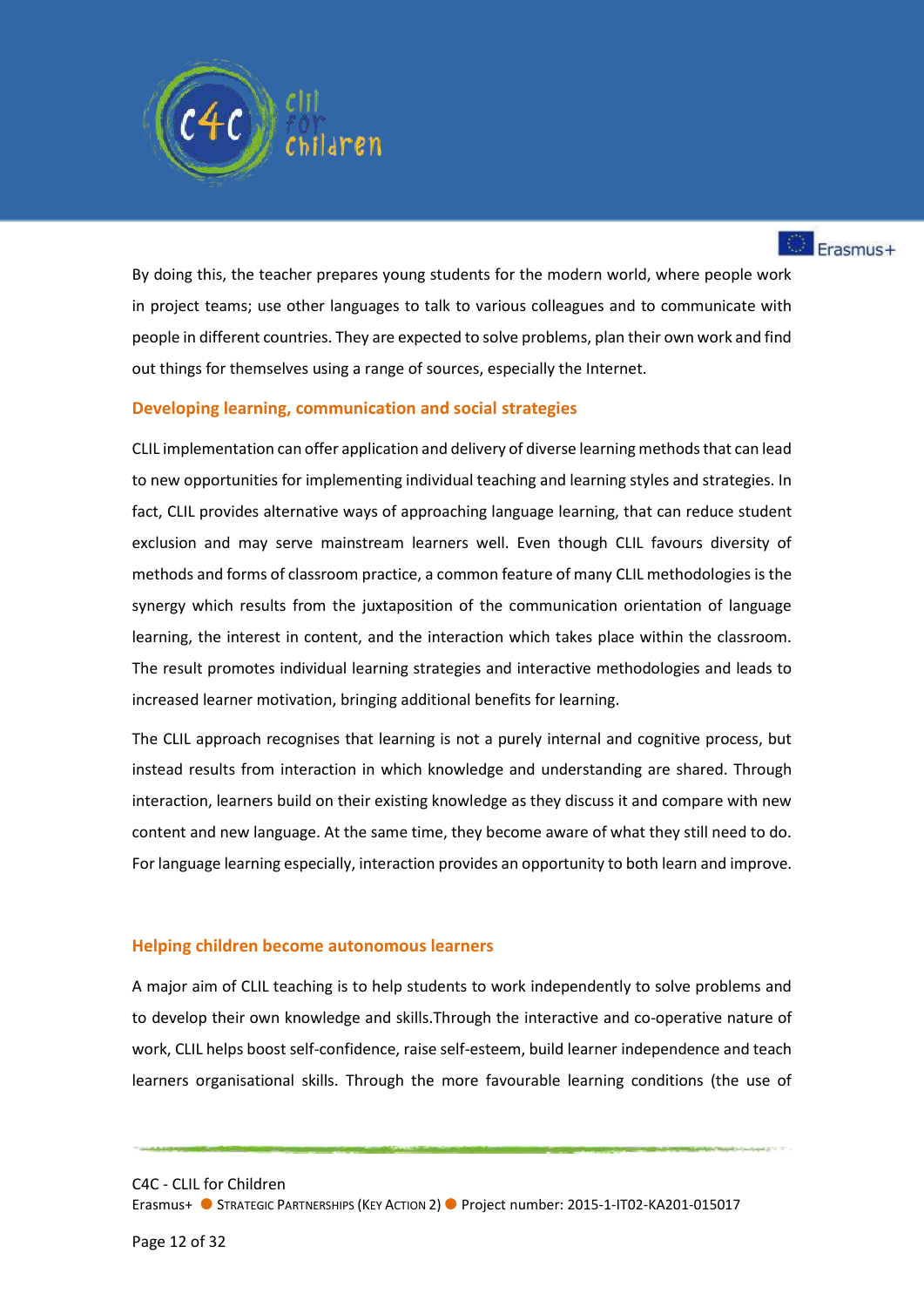



learning strategies and study skills common to both content and language) CLIL fosters learning to learn and thus, their learning autonomy.

# **5.2 ADVANTAGES FOR TEACHERS**

# **Developing/applying CLT techniques**

Communicative Language Teaching puts the focus on the learner. Learners' communicative needs provide a framework for elaborating program goals with regards of functional competence. The basic principle is that learners should engage with texts and meaning through the process of use and discovery. In the classroom, CLT often takes the form of pair and group work requiring negotiation and cooperation between learners, fluency-based activities that encourage learners to develop their confidence, role-plays in which students practice and develop language functions, as well as judicious use of grammar and pronunciation focused activities. In the process of communicative language teaching, teachers will include the following: the use of authentic materials and communication activities to provide real-life contexts, the use of activities that require frequent interaction among learners to exchange information and solve problems, the use of balanced fluency and accuracy activities, the use of activities to develop awareness of socio-cultural aspects of language use.

## **Developing/applying methodologies for content subjects**

Constructivist and cooperative learning environments, rather than fostering a knowledge based on instruction, encourage shared knowledge as it requires cognitive skills, openness towards the others, their ideas, their world, and their culture. The purposes of such learning environments are thus in line with the CLIL ones, and can contribute to complete the CLIL key elements: *Content, Communication, Cognition, Culture/Community*.

**Learning how to apply Coyle's 4 Cs model and include all 4 dimensions in didactic activities**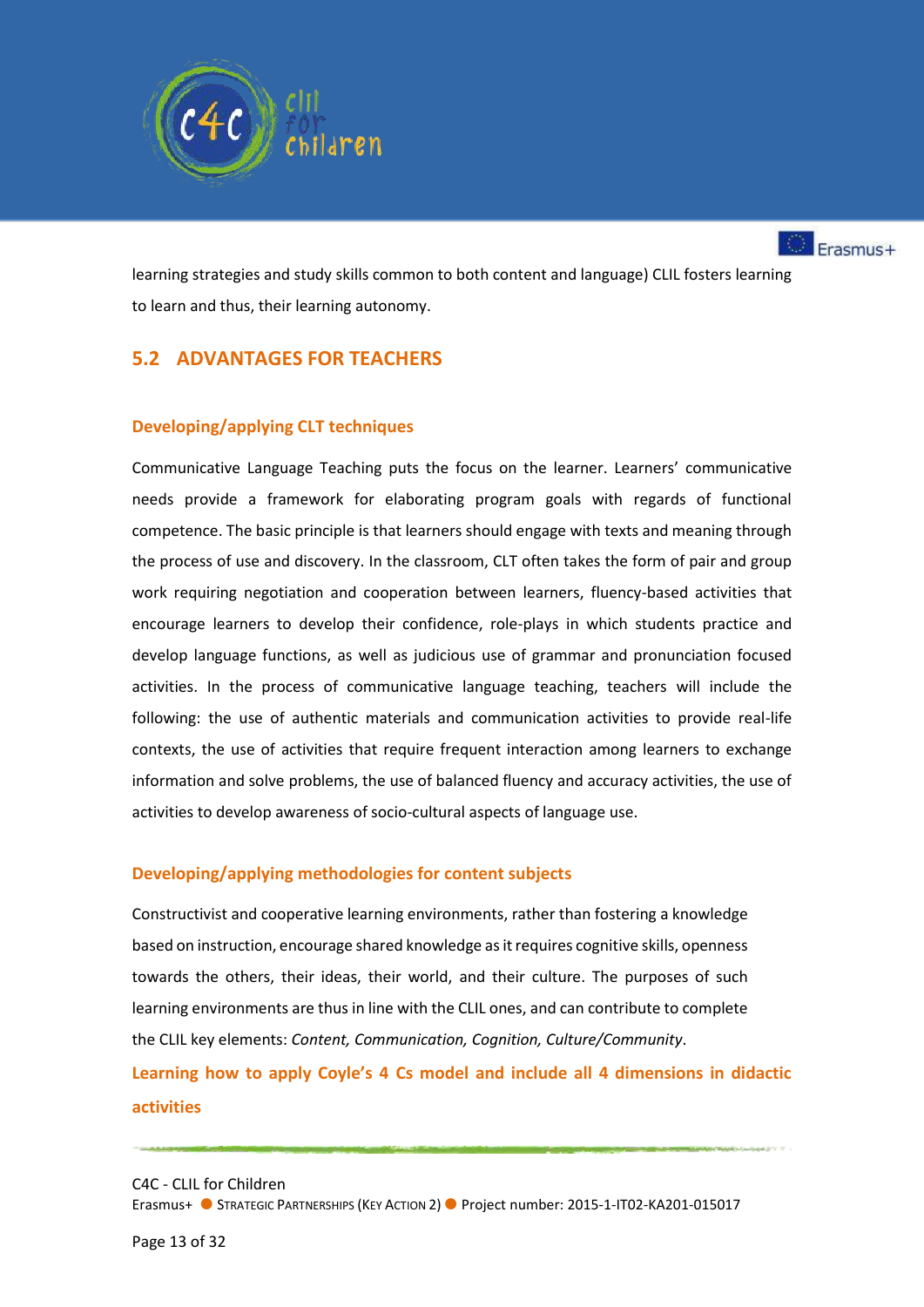

**C** Erasmus+

Through the 4Cs, content, cognition, communication and culture, learners can construct their own knowledge and skills, and their identity as learners in a context culturally shaped by two languages and a body of subject knowledge. The 4Cs framework emphasizes the language of learning, for learning and through learning. Language of learning includes the required knowledge to understand content. Language for learning includes the grammar and rule-based knowledge of language, and awareness of effective strategies which learners need to communicate and learn in a foreign language environment. Language through learning emphasizes the active involvement of learners in the learning process; it helps to assist their thinking, they need to develop their higher-order thinking skills to assist their language.

# **Collaborating with fellow teachers: teaching in tandem and preparation of lessons**

CLIL methodology fosters teachers' individual and institutional networking opportunities and professional mobility. Teachers knowing something more than just a foreign language and mastering a curricular subject are more likely to get more opportunities to get in touch with teachers from their own or other schools in local or national/international community. This will lead to the development of good practices through cooperation with teachers in other departments, schools and countries.Teacher motivation will increase through collaboration with other colleagues and cross-curricular opportunities, breaking down departmental barriers by engaging in dialogue on pedagogical issues and practices that apply to other subject areas. CLIL teachers will develop team-work skills as initial co-operation between non-language subject teachers and language specialists, which is crucial for the positive outcomes of the CLIL programme. This involves careful co-ordination, diplomacy and the ability to work in a reassuring partnership where the other teacher does not feel threatened by the intrusion or presence of the CLIL teacher. Through working together, content and language teachers can share their individual knowledge and make it joint knowledge.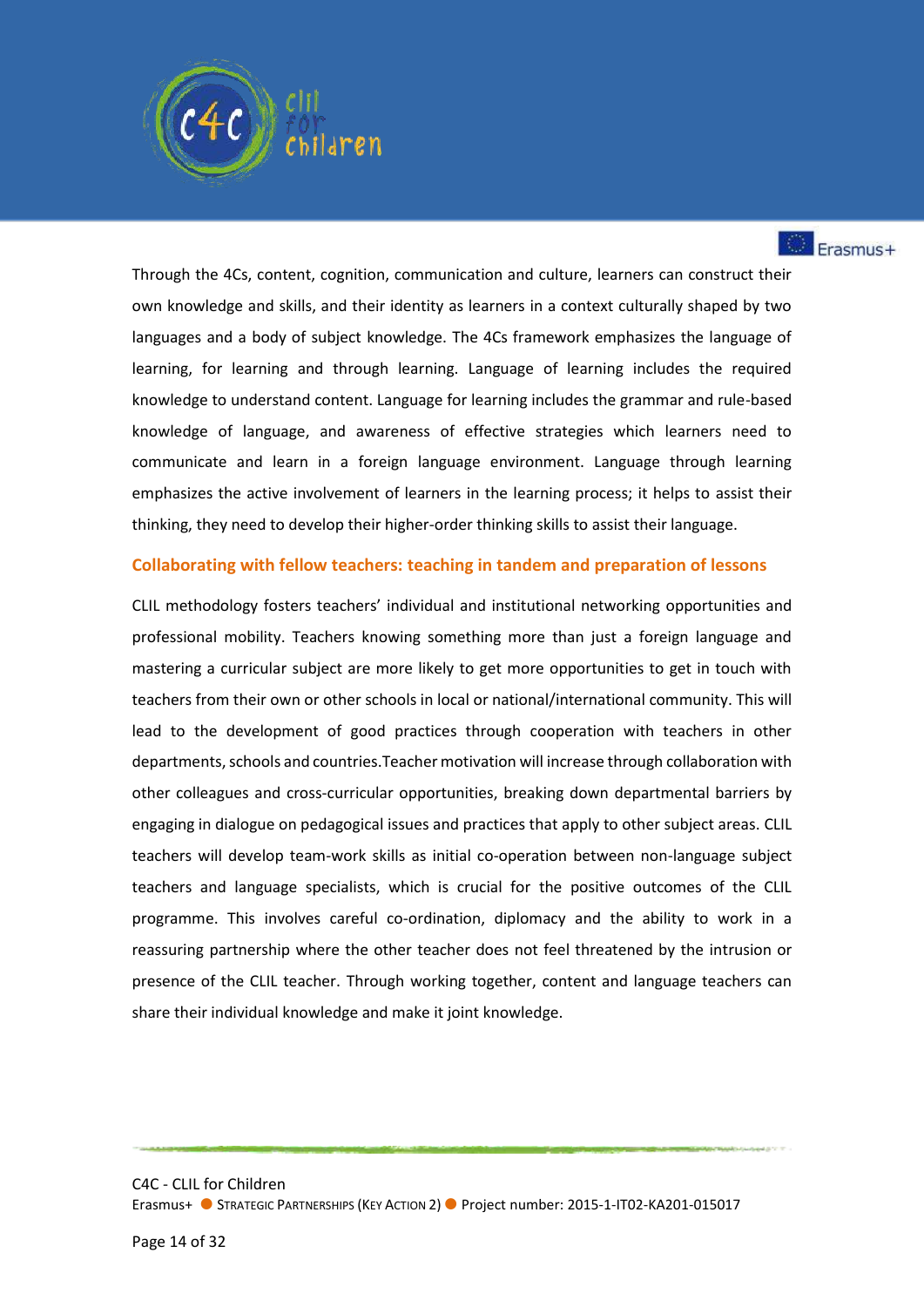



## **Increasing professional development**

Through CLIL implementation teachers are likely to have an increased opportunity for professional development. In some countries teachers may benefit from exchange programmes and financial increments.They will benefit from CLIL training regarding the understanding of the pedagogical principles underpinning the CLIL approach, the relationship between CLIL and other language teaching pedagogies as well as getting an awareness of language in content/language integrated approach.

# **5.3 ADVANTAGES FOR SCHOOL/COMMUNITY**

# **More interest in the school**

The school will benefit by offering a comprehensive and balanced curriculum, with an emphasis on literacy and numeracy development in English, and specialist classes in other subject areas that are relevant for the local community. Learners will be encouraged to take an active role in becoming responsible for their own learning and for contributing to the community through involvement in activities related to the school specific activities.

## **Useful opportunity for the community**

The community will benefit by having students that are well-trained in subject competencies, which are motivated to learn further skills and languages as jobs constantly change and develop. Its effects will be of a greater impact in multinational industries and multicultural communities as well on students that will have the skills needed in their future workplace, and not simply knowing a disciplinary content. The graduates will be more attractive to future employers who want their employees to work internationally, or even within a global community.

## **Increasing trust in school and thus attracting more children**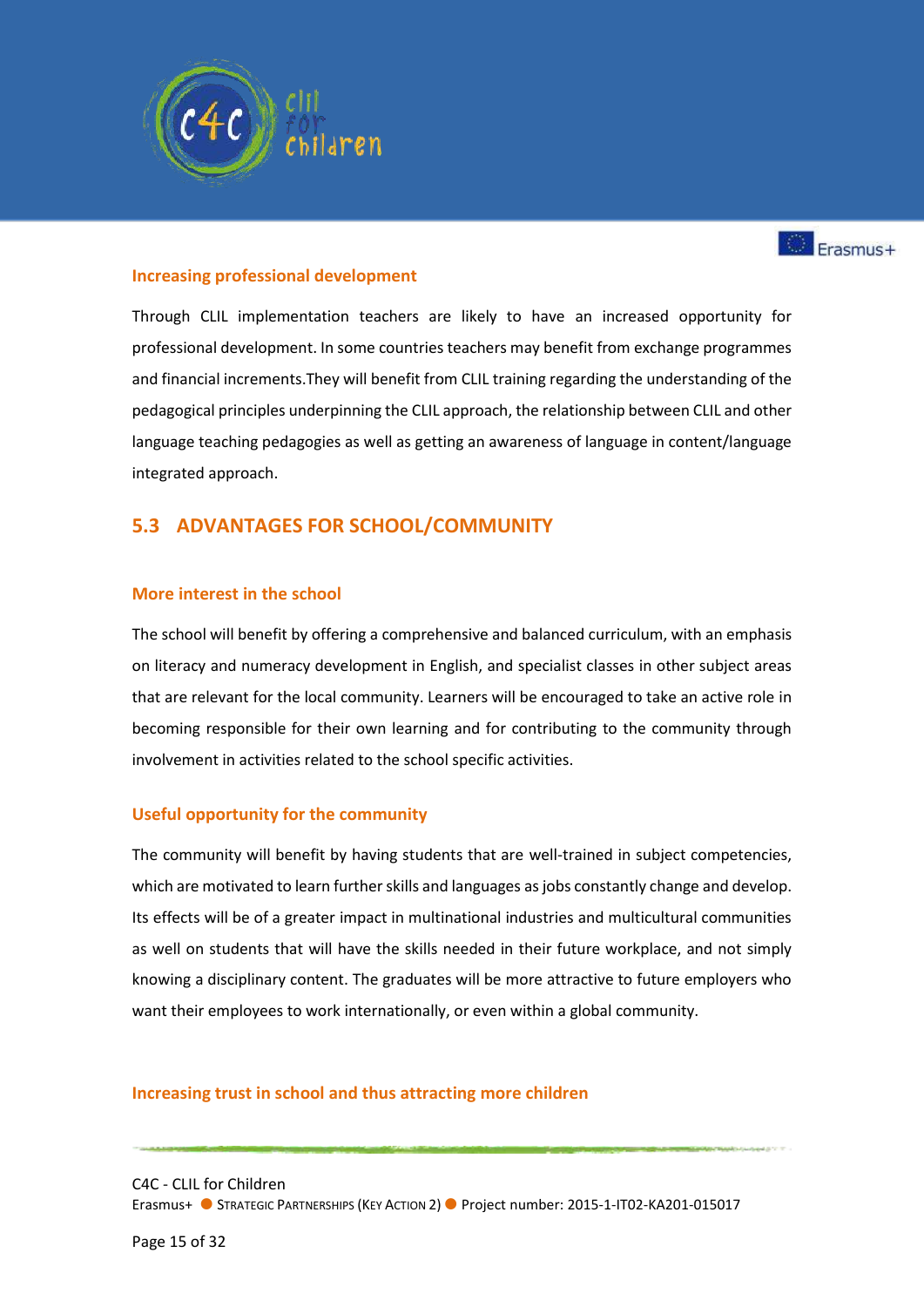

**C** Erasmus+

CLIL implementation within the school curriculum will raise the profile of foreign language learning throughout the primary school. It can also support the school's development and make it more responsive to local needs. Other benefits like the contribution to intellectual growth and development of learners, enhancing thinking and problem-solving skills as well as developing cultural awareness can be considered.

# **The school becomes more appealing within the community**

CLIL can be incorporated in different types of schools: both state and private. The diversity of approaches can be observed through a variety of modalities. It can be used for certain time periods, as tasks within the overall school curriculum and educational framework or implemented as optional subjects in secondary schools. Subjects, modules and projects can all be taught through CLIL and that will increase the appeal of the school offer in the local community.

## **Schools can add CLIL as an optional course**

Introducing CLIL in primary school involves curriculum development. The CLIL approach to the curriculum is inclusive and flexible. It encompasses a variety of teaching methods and curriculum models and can be adapted to the age, ability, needs and interests of the learners. CLIL is appropriate for all learners and can be developed at different levels of complexity for different sectors. It can be integrated as a new approach for teaching integrated curriculum or as different subjects taught in a foreign language.

# **6 MAIN RULES OF EFFECTIVE USE OF CLIL IN PRIMARY SCHOOLS**

The main rules are intended to help teachers new to CLIL to start implementing CLIL activities effectively and become comfortable within this new approach, as well as help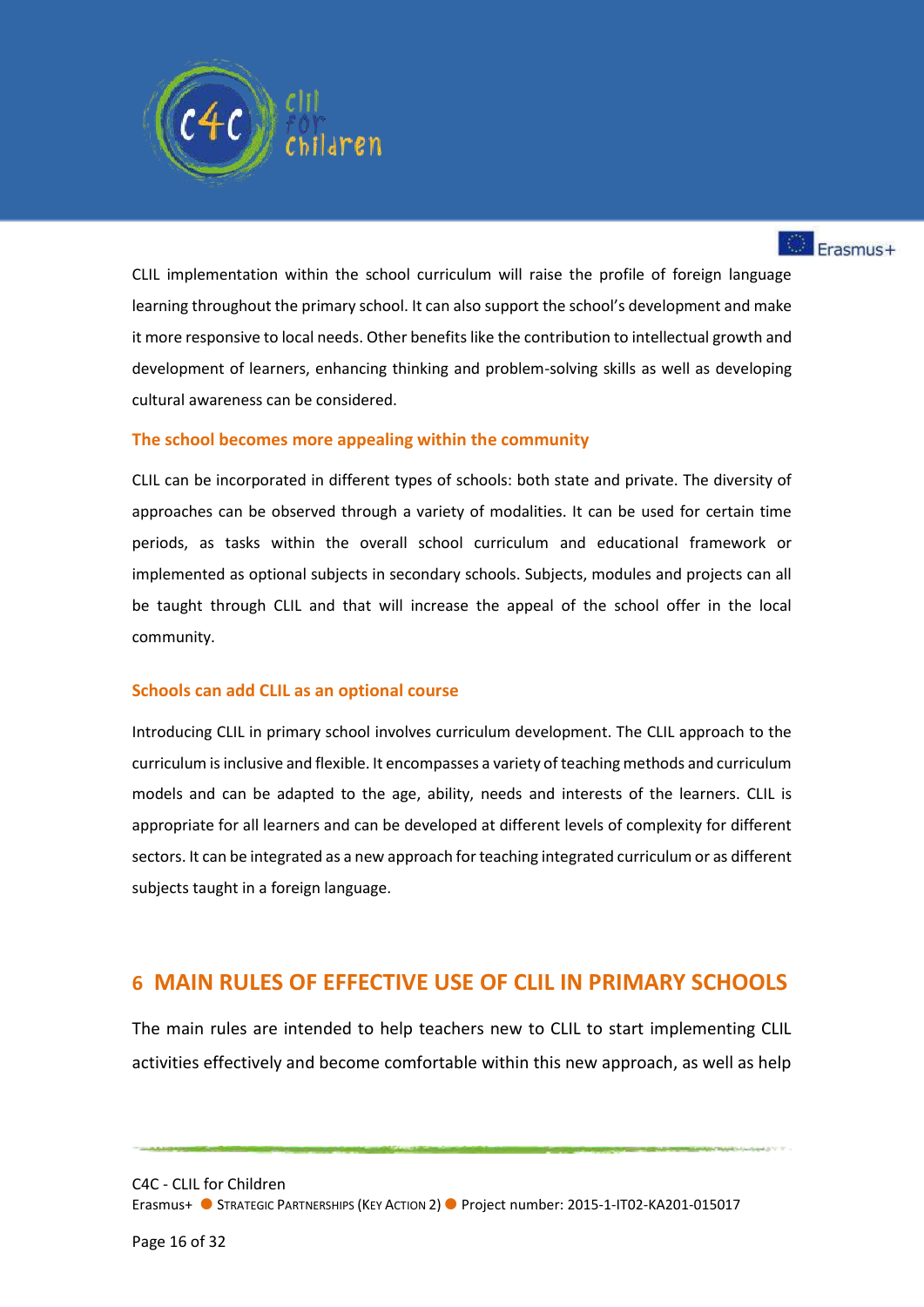



students better adapt to the CLIL approach. This chapter also contains points that can be avoided in practice.

# **6.1 SUGGESTIONS**

# **Presenting the CLIL approach to your school staff**

If you want your school staff to understand why introducing CLIL is such a good idea you need to give them the opportunity to understand what CILL is, how it works, how much effort needs to be invested in it and how this new approach can bring benefits to the pupils, teachers and school, in general. You can talk about the CLIL philosophy and the CLIL programme during regular staff meetings or organize CLIL lesson observations in your class. Explain why you are introducing CLIL to FL teachers and to primary school teachers/content teachers so you can get support from them during the implementation of the CLIL programme and make them want to join the programme. You can also display students' works on notice boards, in the school paper or on the school website and encourage your CLIL class to take part in school events and present their CLIL activities.

## **Communicating with parents about CLIL**

Some parents might have concerns regarding their children's school progress and overall learning in the subject content. You should respond to their needs and concerns by keeping them informed before and during the implementation of the CLIL programme. Print out leaflets with information about CLIL in general and the CLIL programme you intend to implement. Then, invite them to assist to a demo CLIL lesson and then give them a parents' consent form as well as a questionnaire where most of their concerns should be covered, allow time for discussion and always keep an open communication channel with them. You can also involve parents by inviting them to help in CLIL classes (e.g. school excursions, technology projects, etc.) or to reflect and review children's portfolios or even help children with homework projects. Parents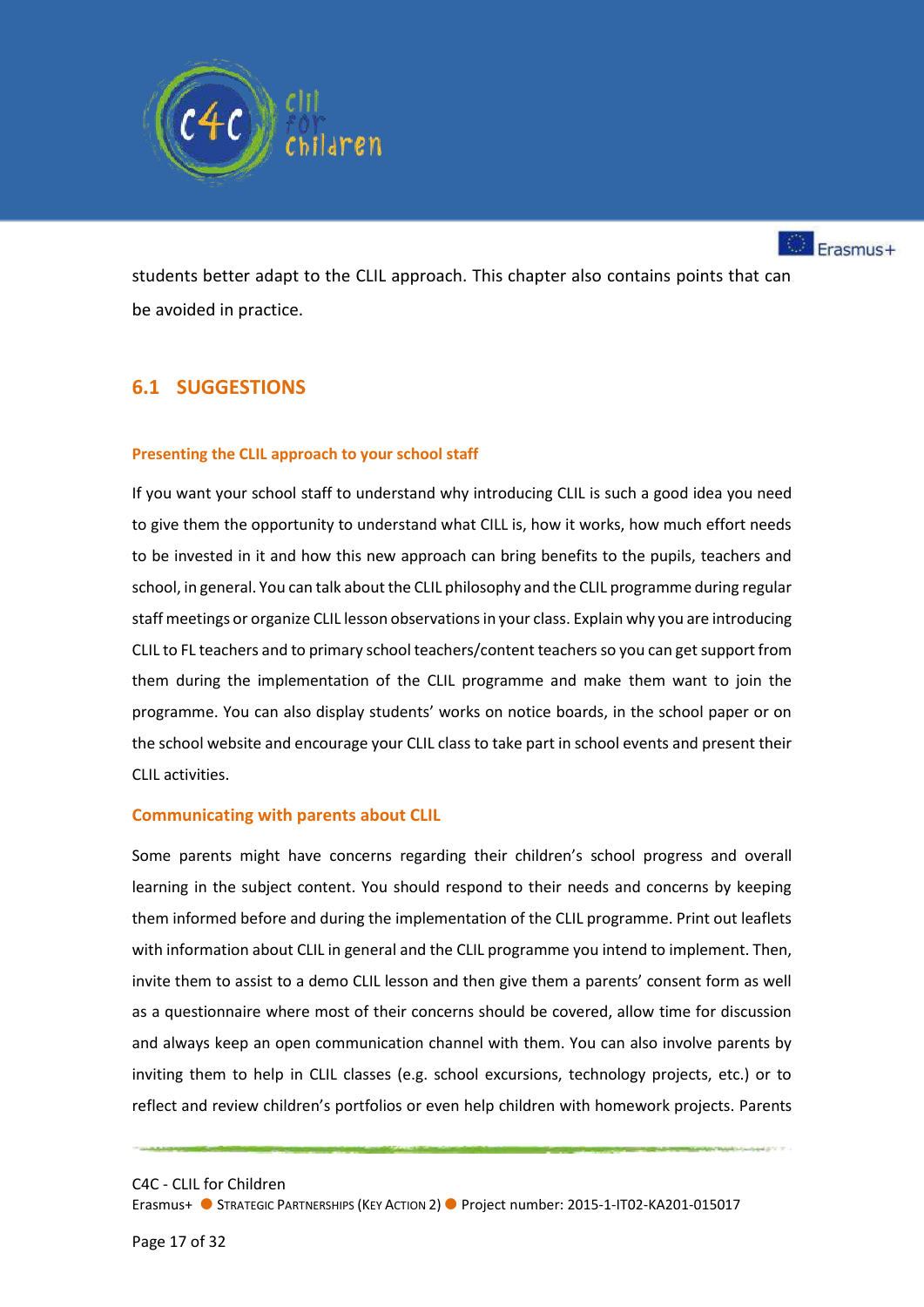

support at home is beneficial for students and can help improve their attitudes towards CLIL lessons and efforts they invest in them.

# **Explaining to students the importance of learning in a foreign language**

Before starting a CLIL programme with your students you need to motivate them and make them understand why learning geography, for example, in a foreign language, is important. This is something new to them and they need to be introduced to the new programme gradually: have them prepare research projects (*How many languages are spoken in Europe? What foreign countries would you like to visit and why?)* which can lead to discussions about the role of foreign languages and the value they have in their lives. Thus, you can justify the need for acquiring better foreign language skills and the importance of CLIL.

# **Supporting students during CLIL lessons – make them feel secure and comfortable**

It is important to support students and make them feel secure throughout the implementation of the CLIL programme. In order to achieve this, you need to provide a safe and nurturing environment, one which can cater for different learning styles and language needs.

# **Introducing a foreign language gradually**

First of all, you need to create a supportive and stress-free atmosphere when you start teaching a new subject in a foreign language. You can start by gradually introducing the foreign language and allow students to use their mother tongue whenever they feel unsecure. They will gradually build their confidence in using the second language when they are ready to do that. You can provide them with key terms and structures on the CLIL topic and don't forget to recycle regularly, especially at the beginning. Make time for transition stages, at the beginning, when students can play games, and then introduce Total Physical Response activities, drawing, listening, miming, etc. – these activities can help students feel comfortable and produce language naturally.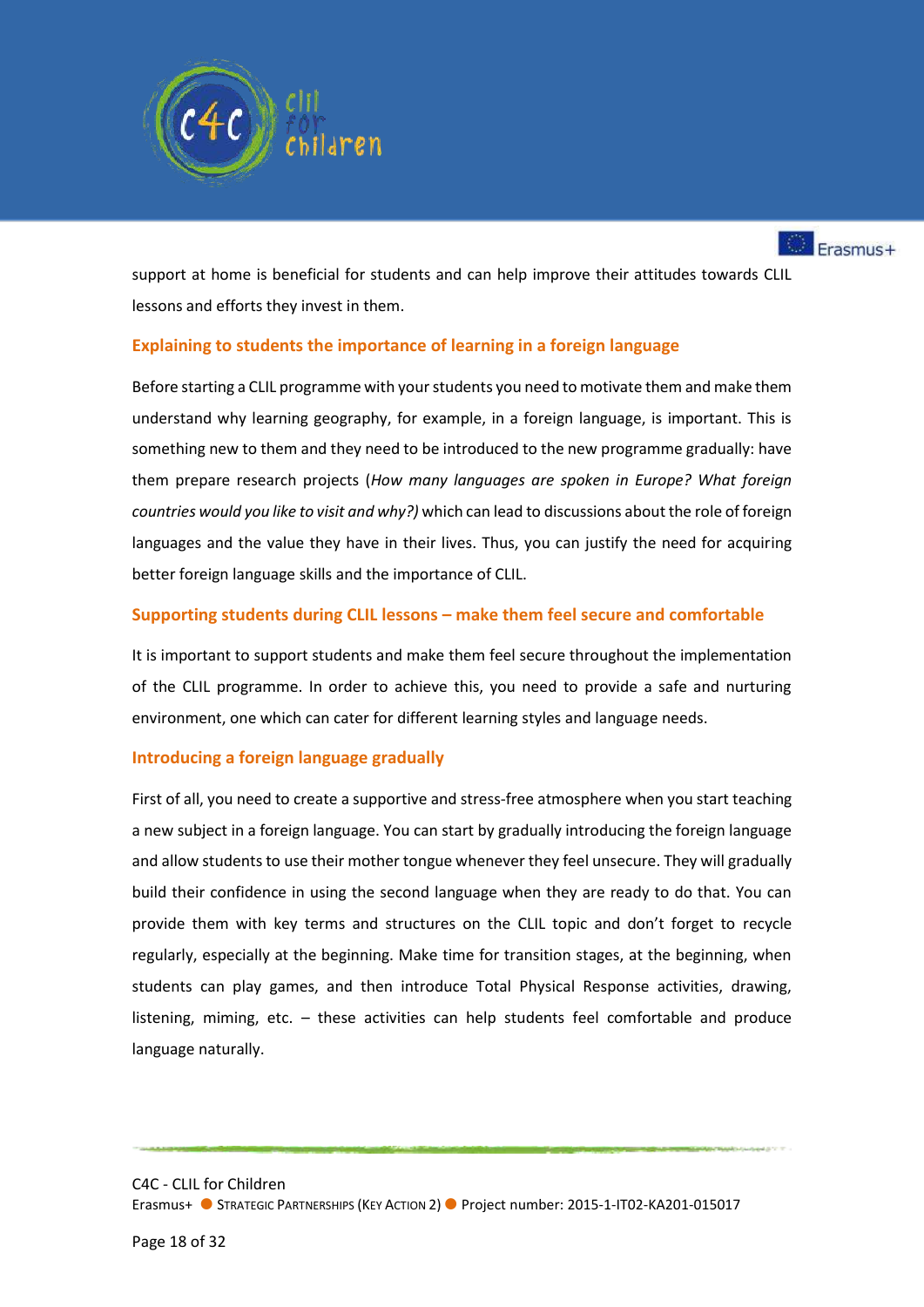



# **Adapting materials to cater for children's age and level**

Students can differ both with regards to their foreign language and content learning levels. They also have different learning styles and interests. That is why materials should be adapted and used flexibly: for example, to solve a task about observing the weather during a Science class, they can either write in English or draw their answers.

#### **Using specific class management tools**

It is important that you always use the foreign language for classroom management purposes in order to maximise the exposure and establish a bilingual culture during the CLIL lessons. This can also lead to real communication: for example, when a student comes late or forgets something he/she will explain things in English, in a natural way.

## **Structuring lessons according to the 4Cs**

When you are planning a CLIL lesson, there are four main components you should bear in mind: Content, Communication, Community/Culture and Cognition. Based on the 4Cs framework introduced by Coyle et al. (2010) and Mehisto et al. (2008) - who refer to 4 basic principles, all these components occur in a specific context which includes and determines them all.

## **Establishing classroom routines at the beginning, during and at the end of CLIL lessons**

This will help students feel safe as they know exactly what to expect during a CLIL lesson. Routines can be used at the beginning, during or at the end of each CLIL lesson: begin the lesson with a song, with questions helping students to predict its topic, with a class mascot welcoming students or describing the weather, play a quiz at the end of the lesson to check learning outcomes, invite students to retell a story.

#### **Using a selection of standard classroom language**

When giving instructions about usual classroom routines, you can use gestures and mimics to make yourself understood in English, from the very beginning. Another way to avoid using the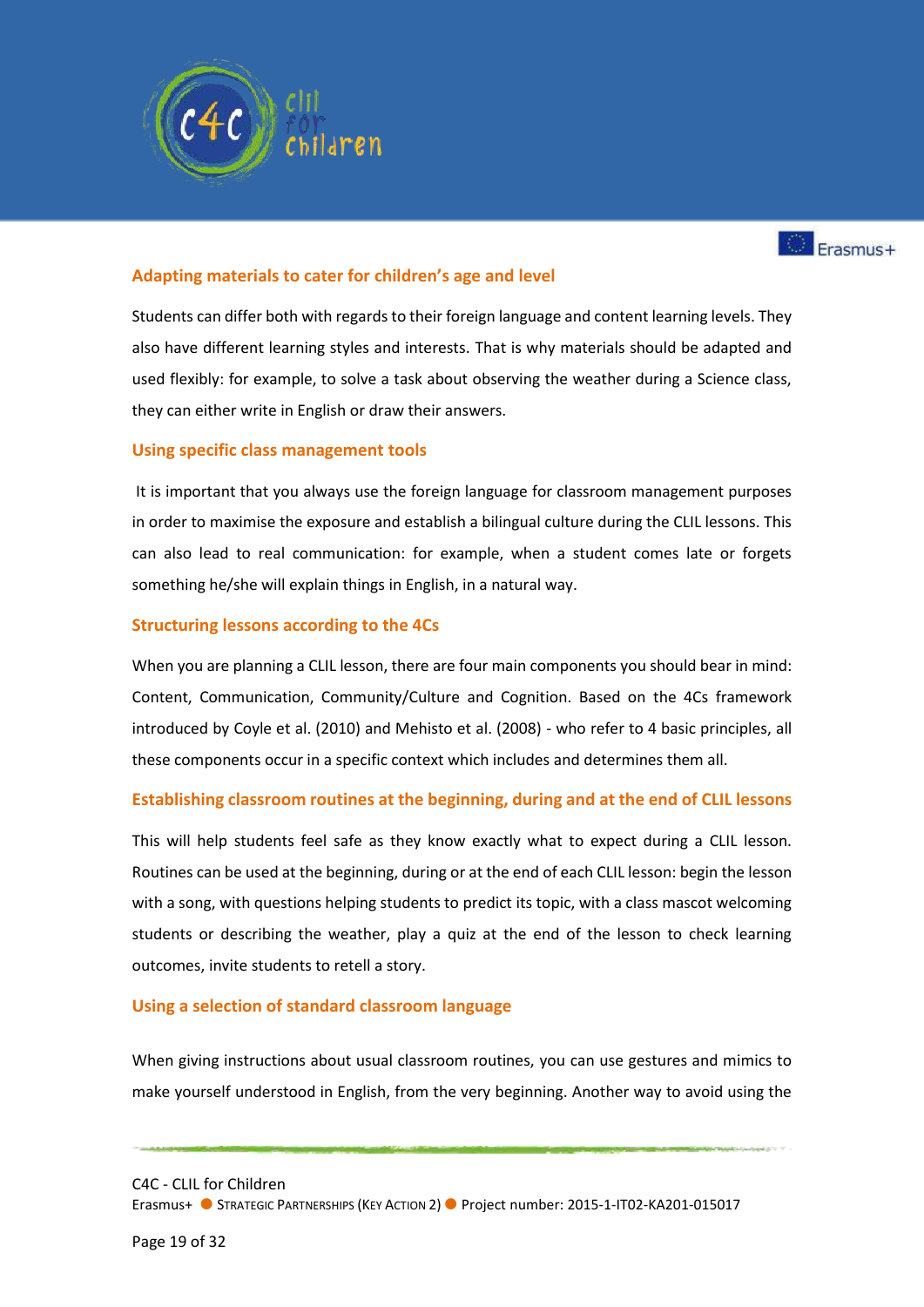

mother tongue when giving instructions is to write them on small post-its and stick them on the blackboard so that children can see them easily. A set of standard classroom language that has been repeated over and over again will be very useful during an English course. Here are some examples:

- when starting the lesson : *Good morning!, Hello everyone!, Who is absent today? Let's start!*
- during the lesson: *Get out your books., Open your books at page…, Turn to page…., Look at exercise … on page …., Look at line/picture…., Let's say it together., All together!, This row/group…., Say it again, please!, The whole sentence, please., Your turn., Louder please., In English, please., What's…/.in English?, In English, please. Come here., Go back to your place., Stand up., Sit down., Hands up/down, Hurry up., Close the door, please., Open the window, please., Come in., Get out, Just a minute.*
- when you praise the children: *Good, Fine, That's (much) better, Well done, Great, Excellent, Very good, That's very nice, It's all right – don't worry, Try again.*
- during reading, writing and speaking activities: *Can you read this?, Who can read this sentence?, Go on, Say it after me, Read John's part, Mary, Write/Copy that in your notebooks, Who wants to write that on the board?, How do you spell this?.*
- when playing games: *Who's your partner?, Has everyone got a partner?, Sit backto-back, Don't show your partner, Change partners/places with …., Are you ready?, Whose turn is it?, Take it in turns, You're next, Start now, Guess, It's time to stop. Have you finished?, Who has finished?*
- when you try to keep order: *Quiet, please!, Stop talking/playing, Don't do that please., Stop that, Don't be silly, Give that to me, please.*
- when ending the lesson: *That's all for now/today, Let's stop now, OK. You can go now, Put your books away, See you on Monday, Have a nice weekend!*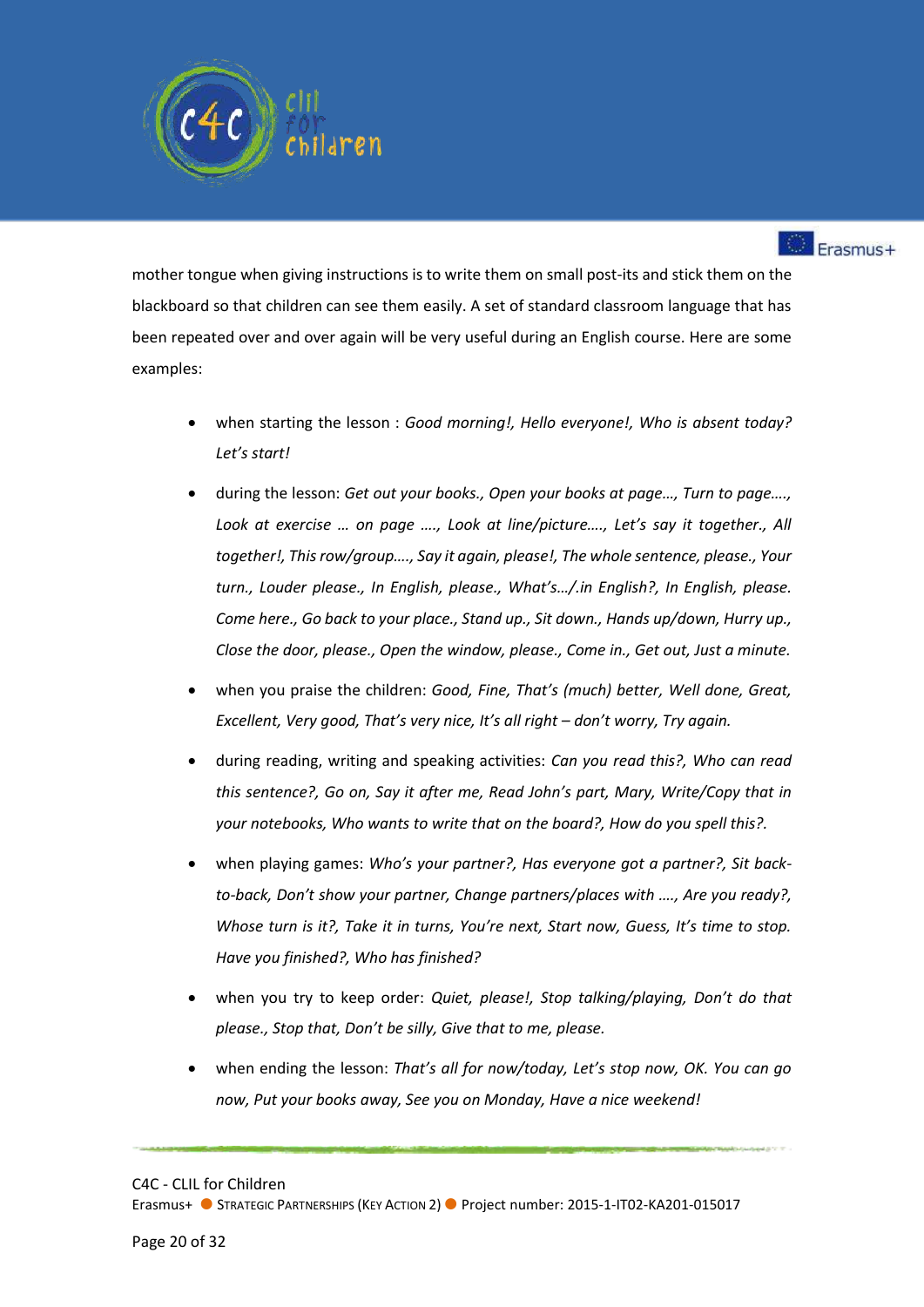

After using these phrases frequently, you will discover that children's comprehension of English will develop rapidly. At the same time, they will become more confident in their own ability to understand. You will soon reach your target of a classroom in which both teacher and children use English nearly all the time.

# **Teaching children communication strategies in English**

If you want to avoid communication breakdowns during the CLIL lessons, teach students key language and communication strategies they can fall back on when they are having problems. Encourage your students to remember and use in class structures such as: *Me, What page?, What did you say?, I don't know, We don't understand this/that, We've finished, We haven't finished, Shall I help him/her?, Excuse me, I don't understand, How do we say ... in English?, How do we spell...?* They can also be taught how to use word coinage and miming, as well as paraphrasing or describing what they want to say.

# **Using adequate social forms in class: Communicative teaching methods**

Pair work and group work foster interaction which helps students build on their existing knowledge as they compare it with and discuss new content and new language. They are the focus of the CLIL approach. When you ask a HOTS question, or outline a problem to solve, or set a creative task, for example, some students will search for ways to avoid speaking in front of the whole class, especially in English. If you can see that this is going to be a problem, you can use 'think, pair, share' to help. First of all, the students are given some silent thinking time, so that they can rehearse the answer in their own mind.Then, each student is asked to tell their ideas to a partner, so that they can both find out if their ideas make sense, and if the language they use is understandable. By this stage, the students will have had an opportunity to try out what they want to say, and will be much more confident of sharing their ideas with the whole class.

While students are interacting in pairs, they will be getting to know one another better and building new relationships. This is likely to be especially useful for project work, in which interaction between members of a group is essential for cooperation. Interacting in groups,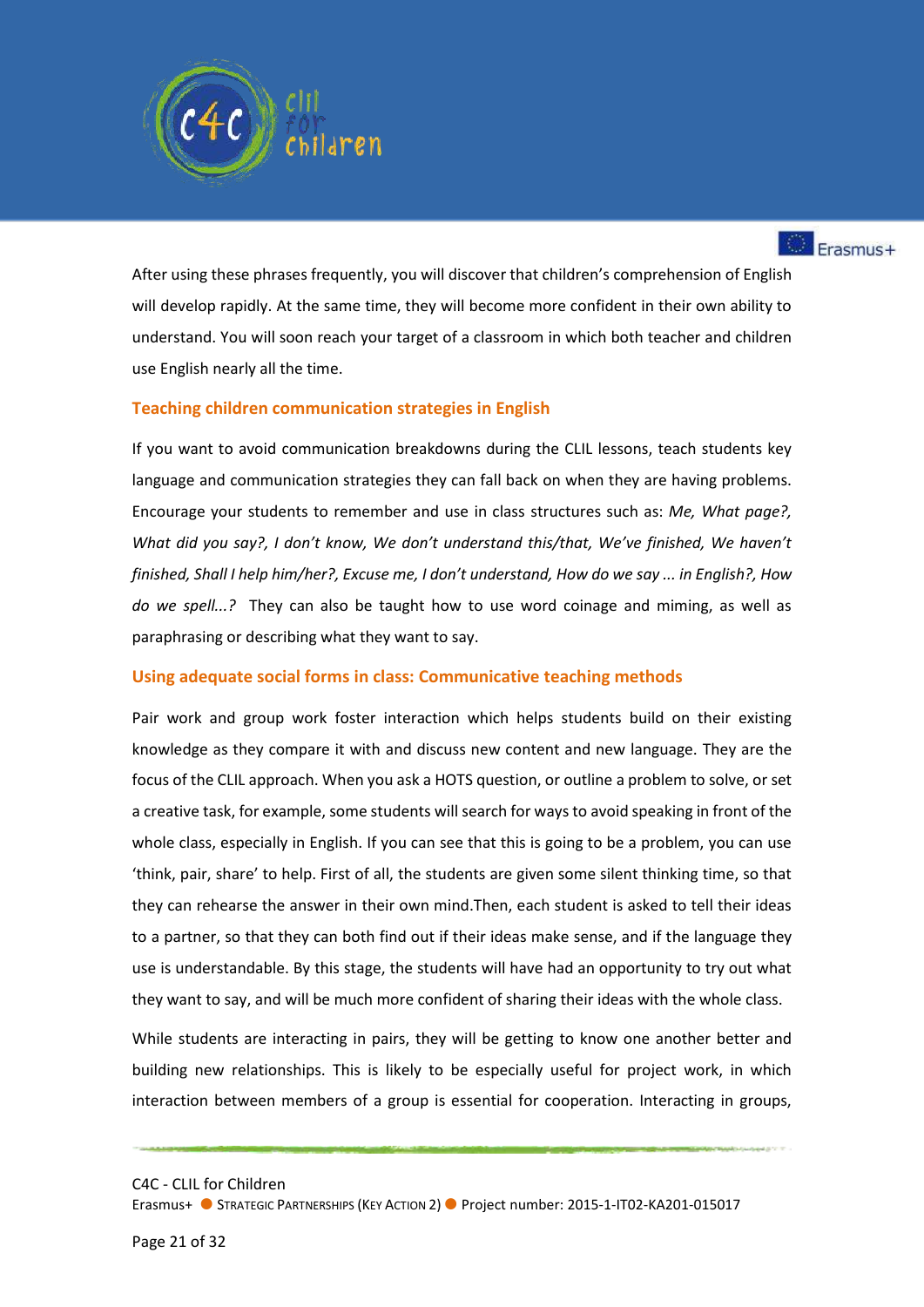

students can relax, work creatively, and take more risks with their language skills.They can work to their strengths and can take control of their own learning. By the time the project is successfully completed, students will have had numerous opportunities to speak together and to construct together the learning of content and of new language.

# **Using a variety of activities and strategies to accommodate different learning styles**

Lerners' styles and pace of learning may be different from one student to another and that is why teachers need to be careful in this respect when designing a CLIL lesson, just as they are with their regular lessons. Let's take for example the four modalities description (which originates from the work Bandler and Grinder, in the field of Neuro-Linguistic Programming) and imagine that you have different types of students in your class: those who prefer a visual (seeing), auditory (hearing), kinesthetic (moving) or tactile (touching) way of learning. Here are some activities and strategies you can use for each type of learners:

- Visual Use many visuals in the classroom. For example, wall displays, posters, realia, flash cards, graphic organizers, etc.
- Auditory Use audio CDs and videos, storytelling, songs, jazz chants, memorization and drills, allow learners to work in pairs and small groups regularly.
- Kinaesthetic Use physical activities, competitions, board games, role plays etc., intersperse activities which require students to sit quietly with activities that allow them to move around and be active.
- Tactile Use board and card games, demonstrations, projects, and role plays, etc., Use while-listening and reading activities. For example, ask students to fill in a table while listening to a talk, or to label a diagram while reading.

# **Using effective CLIL teaching techniques**

When you teach a content subject through the medium of a foreign language, you need to combine specific methods and techniques of two subjects: the foreign language techniques (under the communicative language teaching approach) and the subject content techniques that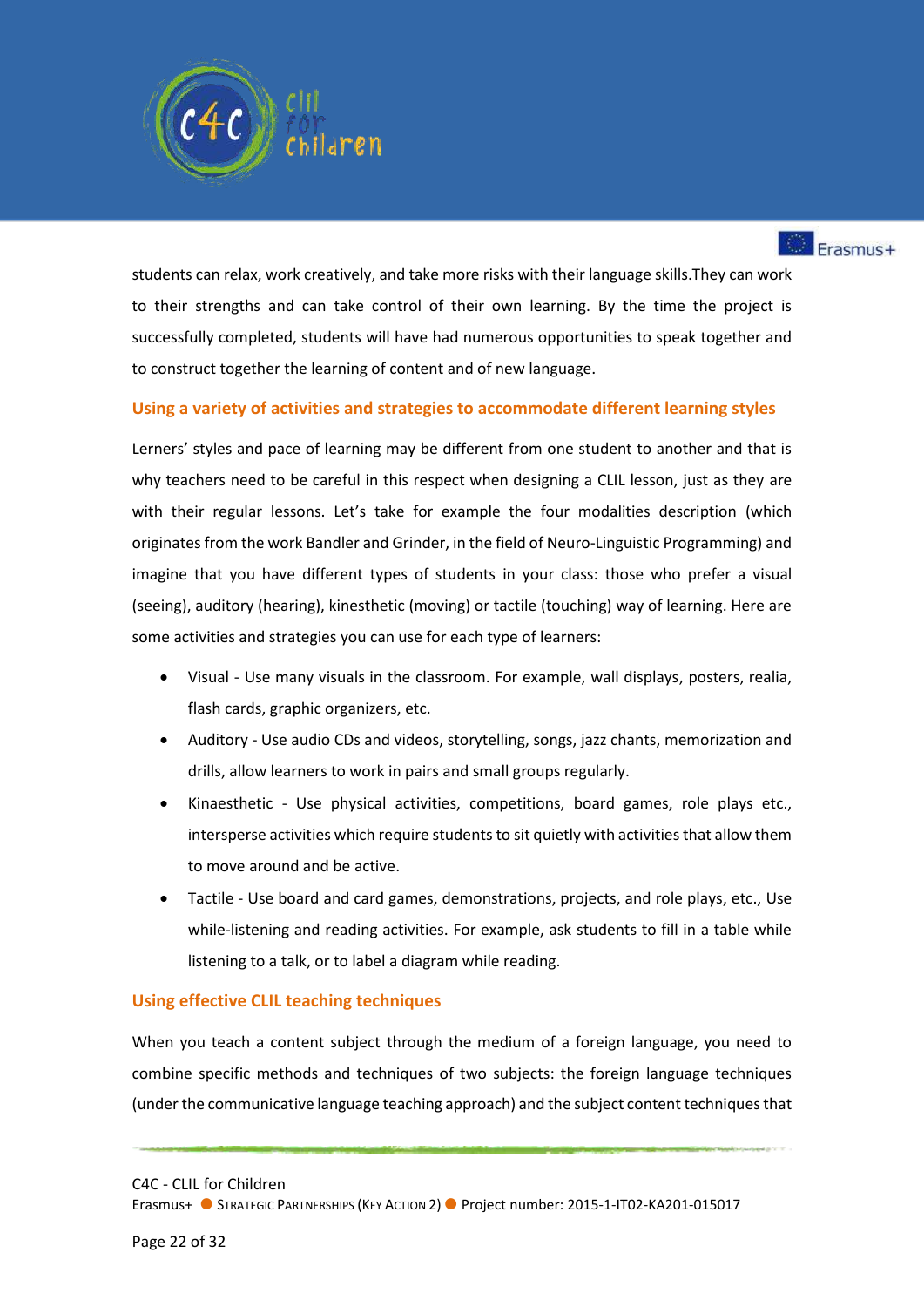

can be applied to CLIL (action-oriented learning, independent learning, discovery learning, cooperative learning). Neither is it enough to simply teach the content subject in the foreign language nor is it sufficient to merely provide language instruction parallel to content instruction. This part of the Guidelines will look at ways which can assist CLIL teachers in responding effectively to the increased demand of their task, particulary at techniques for verbal/content/learning process scaffolding.

## Verbal scaffolding

According to Echevarria et al. (2008, 2010), CLIL teachers need to adapt their language according to their student language proficiency (input-oriented scaffolding techniques) and find methods by which to enable their students to participate in the lesson actively and meaningfully (outputoriented scaffolding techniques).

Examples of input-oriented scaffolding techniques:

- use language appropriate to students' proficiency level in the foreign language don't simplify the language too much, instead slow down the rate of speech, increase pauses between sentences, repeat and paraphrase frequently;
- animate language use: accompany your speech with miming, gestures and facial expressions, thus offering supportive contextual information and link abstract concepts with concrete ones;
- build redundancy into the CLIL lessons: use repetition, paraphrasing and synonyms already known by your students for better comprehension;
- model correct language use: paraphrase, rephrase, restate or expand a student's response correctly, also using a correct pronunciation to model correct foreign language use;
- scaffold through careful mother tongue use: CLIL teachers should use the foreign language during the whole lesson, but sometimes it is necessary to use the mother tongue too, especially at the initial stages of CLIL implementation, for example, when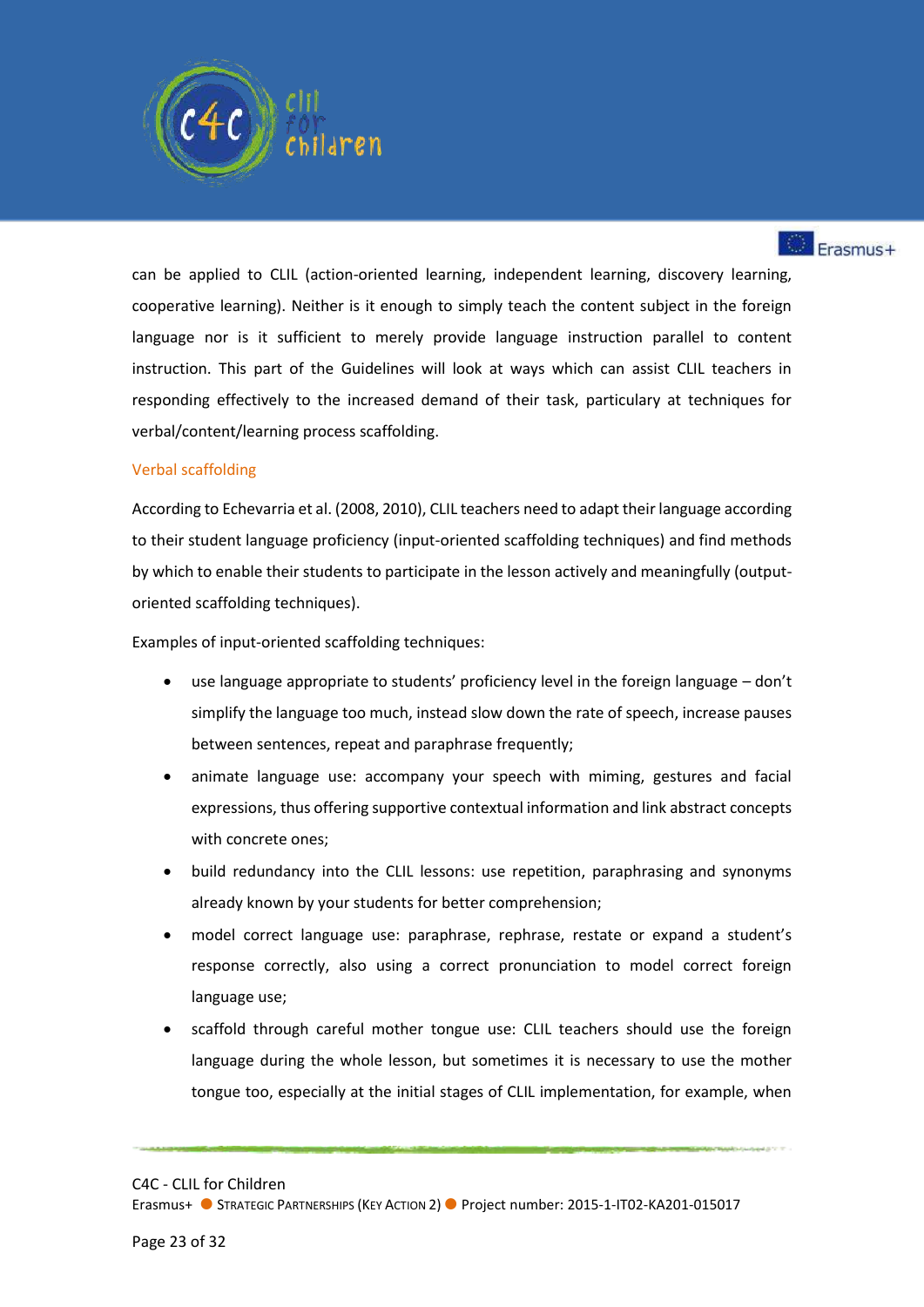



teacher and students reflect on the outcomes of experiments or try to generalise learning results (e.g. translate a key word).

Examples of output-oriented scaffolding techniques:

- provide key vocabulary and phrases: instead of providing the students with lists of words, use word strips and pictures to activate and collect students' pre-knowledge on the topic and display them on the blackboard/walls during the whole CLIL lesson;
- use supportive error correction: correct students in a supportive manner, mainly by using indirect error correction techniques such as repeating an utterance while correcting the error or by asking clarification questions so as to enable the student to self-correct;
- allow for sufficient wait time for student responses: some students need more time for processing ideas in the new language and to formulate the paraphrasing of their thoughts, so, be patient.
- code-switch: especially at the early stages of CLIL, allow students to use their mother tongue and the foreign language alternatively or a mixture of both languages in order to get their message across or to carry out a conversation; the teacher can model back/translate into the foreign language the required language that was lacking;
- offer verbal-scaffolding to students: bridge and prompt between what the students can say and what they want to say, encourage them to use their own resources;
- offer alternative ways of expressing understanding/misunderstanding: students may be allowed to mime responses, demonstrate their understanding by using symbolic representations found in the charts or pictures, for example.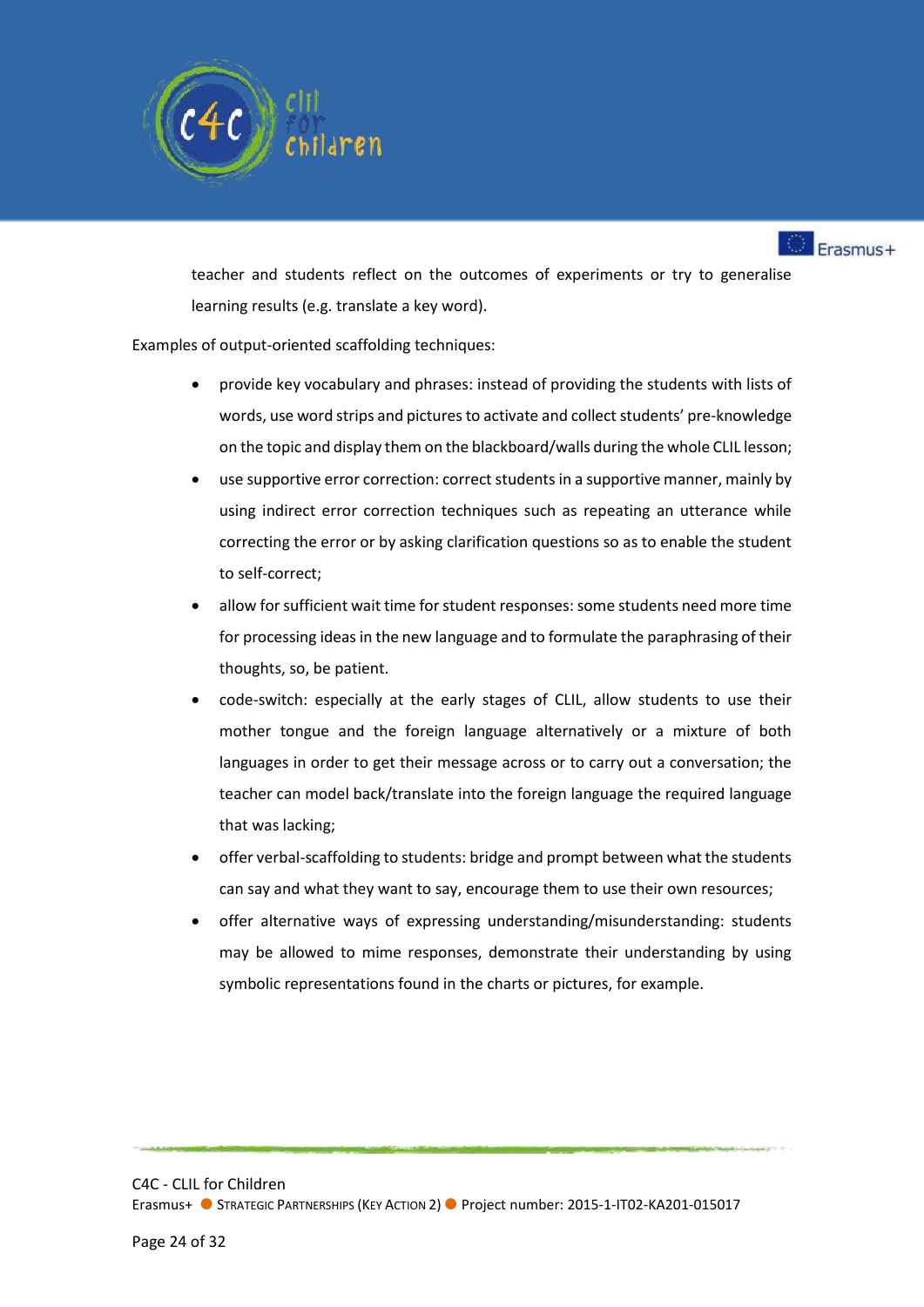



# Content scaffolding

This type of techniques (Echevarria et al., 2008) should be constantly applied to assist and support students' understanding of and engagement with the content by better explaining content concepts and tasks.

Examples of techniques for supporting and understanding of content:

- select and adapt content knowledge to students' developmental and cognitive level: use exploration and discovery or problem-solving techniques when you work with content already taught; try to work with content that is predominantly new so students are more interested; adjust the content linguistically, select when necessary and if it is permitted by the curriculum;
- refer to previous knowledge and experiences/learning, link to students' interests and lives: link the known with the unknown and thus provide a scheme of reference for new material (Snow, 1990:161) to increase students' comprehension;
- define, display and review content and language objectives with students: use the KWL chart (Olgle, 1986), for example, and ask students to complete it, at the beginning (K what I know; W – what I want to know), and at the end of the lesson (L – what I learned).

Examples of techniques for explaining concepts:

- use visualisation techniques: graphs, hand-on-manipulatives, body language, gestures or computer simulation programmes can help students better understand the concepts in a CLIL lesson;
- use an active discovery technique: instead of giving lengthy explanations in the foreign language about the new concepts, try involving your students in hand-onmanipulative activities which can include listening, speaking, reading, writing, watching, cutting, gluing, experimenting, selecting, drawing, etc.;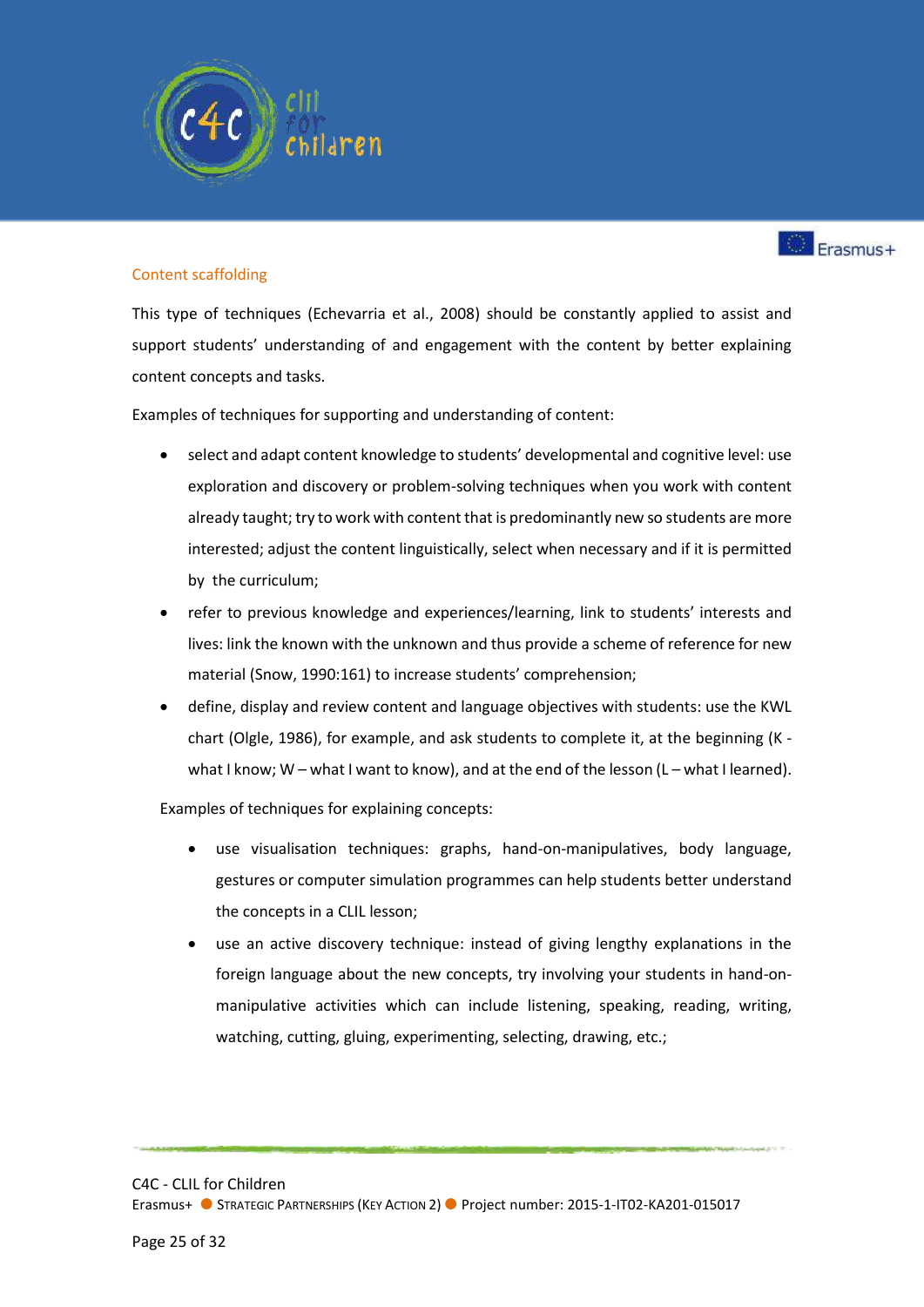

- allow students to discuss or work on content concepts in mother tongue at the beginning stages of CLIL implementation when they carry out a task, for example, and they are required to interact or negotiate with their peers;
- review the key vocabulary and key content concepts during the CLIL lesson: you can either display them, use brief quizzes in the form of games or use songs and chants which involve the concept to provide quick and engaging ways of reminding the students' of the key concepts and words;
- regularly check understanding and give feedback: observe the students' responses systematically and use spot-check activities during the CLIL lesson.

Examples of techniques for explaining tasks:

- use clear instructions for assignments and activities: you can do this better if you establish routines during the CLIL lesson and use the same place to display materials needed for explaining and predicting the tasks;
- provide model of a process, task, assignment: demonstrate the task yourself before having your students do it, give them a concrete model accompanied by verbal instructions;
- check the understanding of task instructions: you can do this by asking a student to re-explain the instructions to the rest of the class or by asking a pair or group to carry out a model task for the rest of the class.

## Learning process scaffolding

These techniques promote learner autonomy and can assist CLIL teachers in supporting students' working and learning processes by equipping them with learning strategies pending on students' learning styles and preferences.

Examples:

 use scanning (reading to get the main idea) and skimming (reading to find specific information) techniques: encourage students to focus on the information they are

C4C - CLIL for Children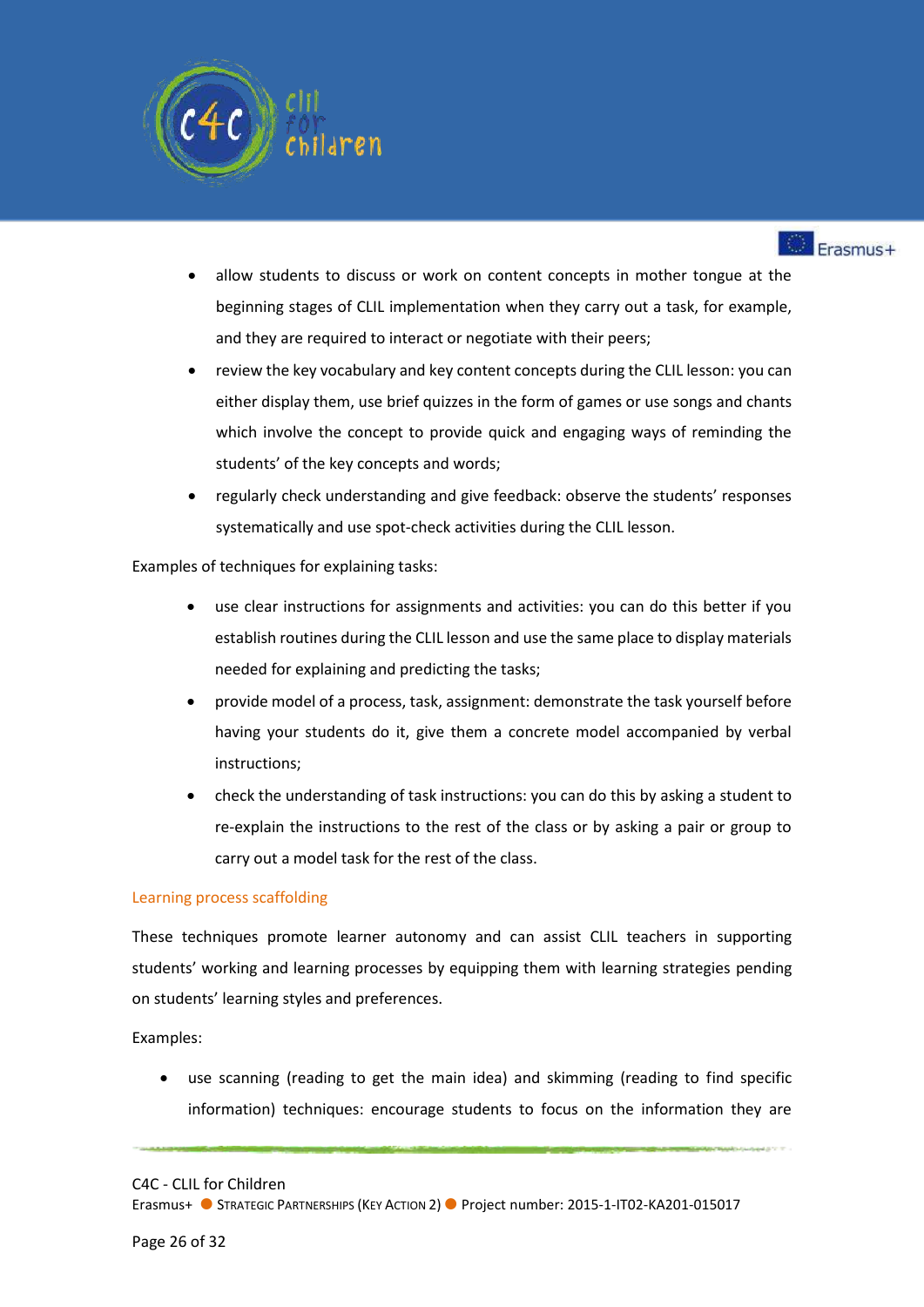

specific topic;

looking for, without being distracted by unknown words, in order to fill in a chart on a

Erasmus+

- teach students content specific working strategies, such as carrying out a survey and presenting the results of the survey in a chart;
- use advance or graphic organizers such as timelines, flow charts, semantic maps, etc. to provide the students with structures in which they can write down/or stick post-its with the information they distil from a picture;
- use mnemonics such as short poems or a special word to help students remember key concepts through associations (My – for Mercury, Very – for Venus, Monkey – for Mars, etc.); students may be encouraged to make up their own mnemonics which can be fun and entertaining.

# **6.2 WHAT SHOULD BE AVOIDED**

## **Avoid separating language from content**

In CLIL both the language and the subject are equally important. The challenge is maintenance of the balance in learning, where both language and subject capacities are advanced, and thus avoidance of a situation where the CLIL lesson focuses on language skills development without systematically attending to subject concepts, methods and skills.The Coyle 4C framework described previously in this document can contribute to this balance. In this framework, the CLIL curriculum maintains a dual focus, where subject and language learning are fostered in an integrated way, and is in alignment with the individual personal, social and intellectual development of each child as they progress through pre-primary and primary school.

## **Remember not to focus on the grammar, don't teach it explicitly, and focus on the topic**

Fluency is more important than accuracy. The nature of CLIL lessons means that the students will produce (and be exposed to) a vast array of language; the focus is firmly on communication and accuracy comes with time. Making mistakes is a natural process in language learning and,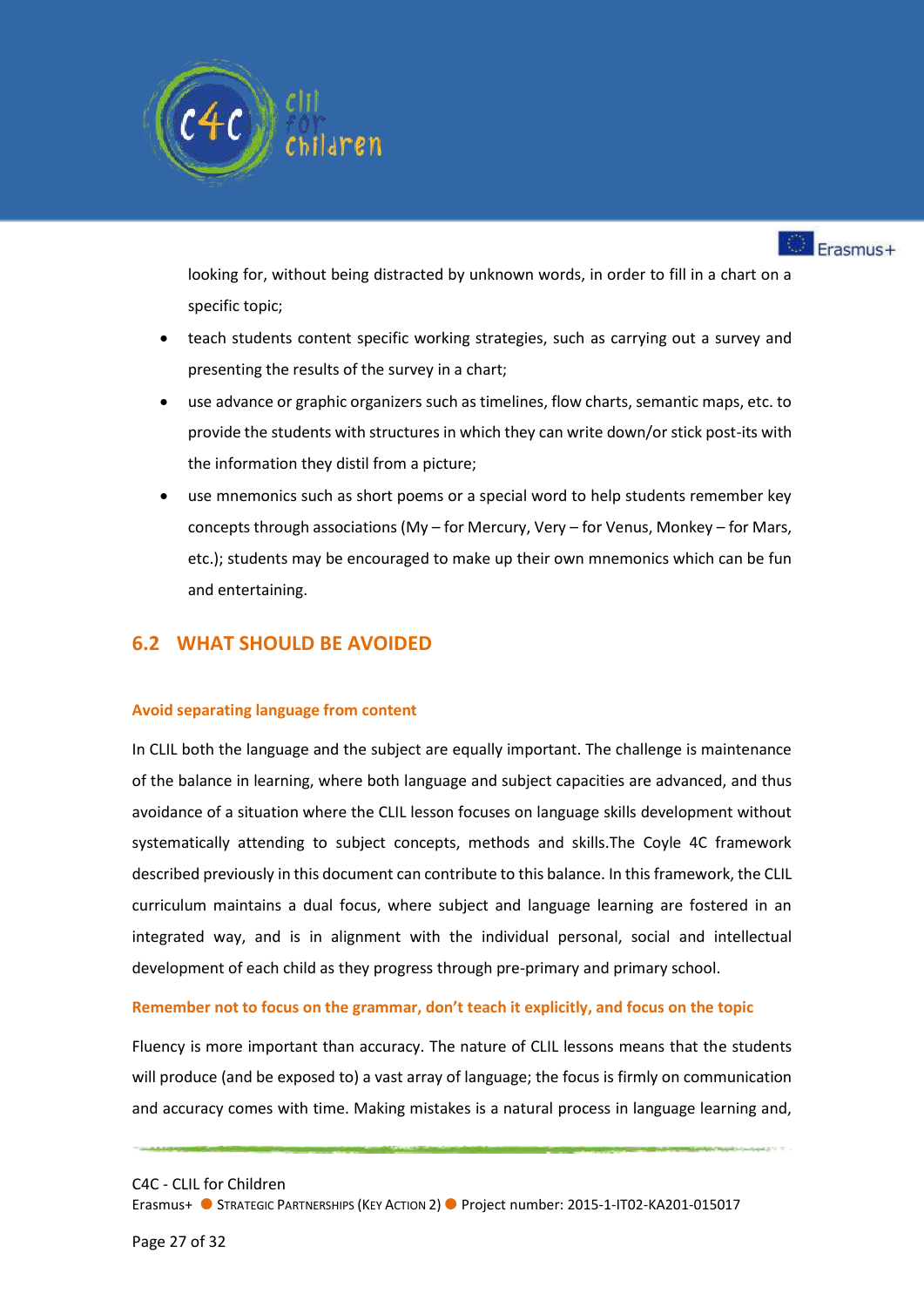

as we all know, language doesn't have to be accurate to be communicative. CLIL exposes learners to situations calling for genuine communication. CLIL is not language teaching without grammar; it's present and it's contextualized too. Grammar should be looked at in a more holistic sense: using contexts and functions to lead the way; using the students' own language competences as a starting block for what to teach; using grammatical awareness raising activities like in Task-Based Learning (TBL).

#### **Avoid translating new vocabulary**

In CLIL, the subject matter provides the fodder as well as the communicative context in which the target language is learned. That means every vocabulary word, phrase and concept is both immediately relevant and meaningful. There is a direct context in which the word becomes useful, vivid and alive. Students learn the words, phrases and concepts as they need them. In fact, in CLIL, students often first feel the necessity of learning the word/concept before actually using it Compare this to a dry vocabulary list, where students first learn the translation of certain words or phrases and then think up scenarios where they can apply them. They actually discover what it means and because language is learned in context, students have an easier time saving the lessons in long-term memory.

## **Try to focus not only on the verbal medium but also on visual aids, media, and technology**

Increased visualisation is a key point in CLIL teaching materials. It supports students' understanding and motivation. Content knowledge can be visualized in different ways, e.g. through maps or graphs. Visualisations can either complement or support the understanding of written as well as spoken text, or replace written instructions. If worksheets are mainly selfexplanatory or only need little further explanations by the teacher in the target language, pupils can more easily work independently.

Technology can be a great resource. It can enhance and expand teacher support networks and it can be a resource for teaching materials or linguistic and pedagogical support.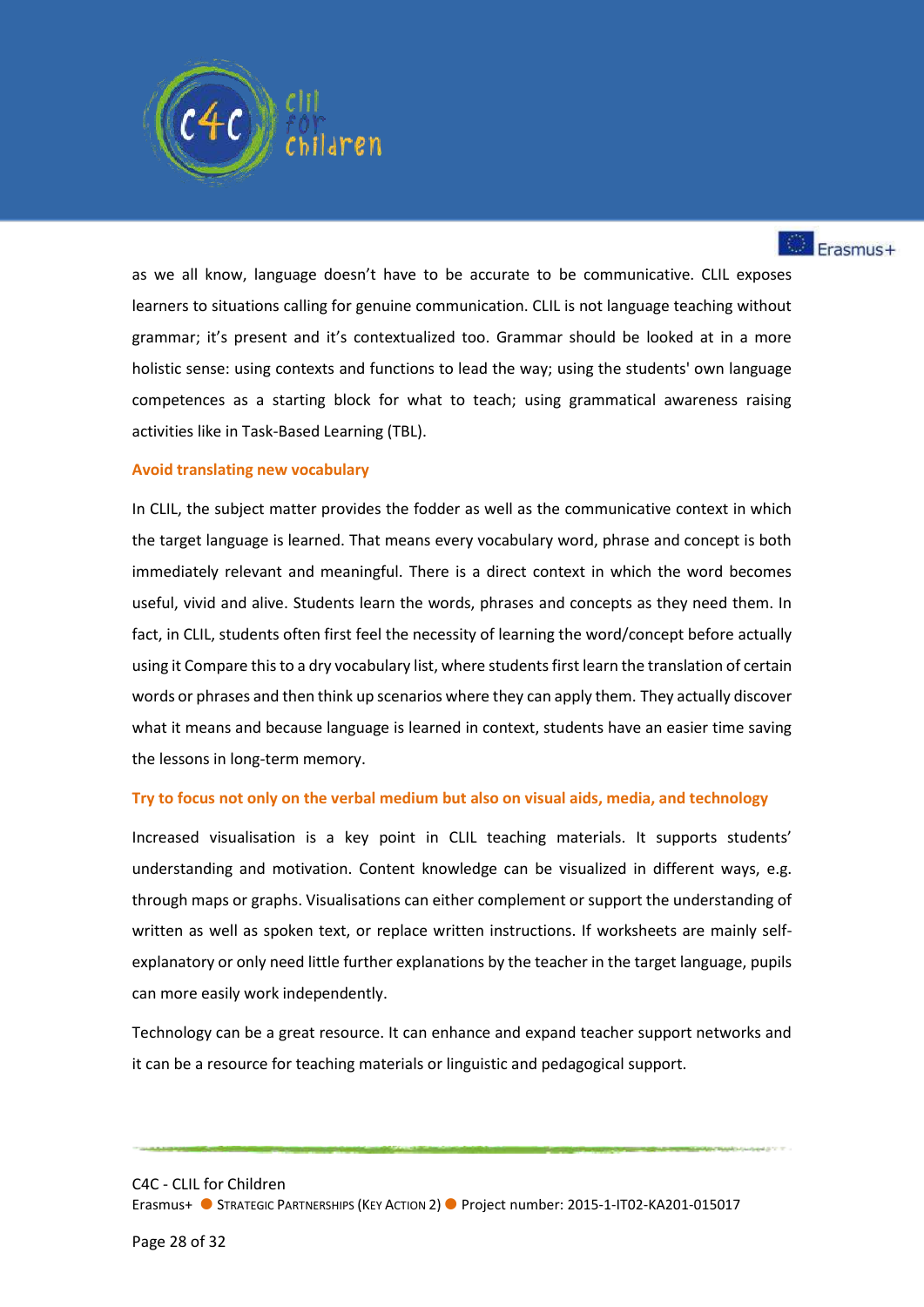



# **7 CHALLENGES OF USING CLIL IN PRIMARY SCHOOLS**

# **Organization of CLIL activities**

CLIL models include any of the following: a short series of integrated lessons planned around a theme or topic, involving the subject area content from one or more national curriculum subjects; modular courses lasting half a term where aspects of individual subjects are taught through the language; short intensive courses where the timetable is blocked for one or more days to allow for deeper learning and practical experience of language using; longer-term sustained joint-curriculum delivery and partial immersion. A variety of CLIL models exist in primary and secondary schools. Because CLIL is flexible and can be matched to the needs of all age groups and to learners of all abilities, integrating content and language learning can be adapted to individual school settings.

## **Language and teaching competence**

Content teachers might not have a very good command of the foreign language and might also lack specific language teaching techniques associated to communicative language teaching. This would make the process of delivering CLIL lessons more difficult and time consuming for teachers.

## **Lack of support from school administration**

Sustaining CLIL programmes in school can be fragile due to teacher supply and continuity of staffing. Attending to professional development needs can be costly but the benefits to the quality of teaching, the breadth and depth of the curriculum and to learning are considerable.

CLIL needs the full support of the senior leadership team, if it is to go beyond a small project and be integrated into the curriculum. HEIs, local authorities and other agencies can often provide additional support for developing CLIL and opportunities to work together with other schools through learning networks.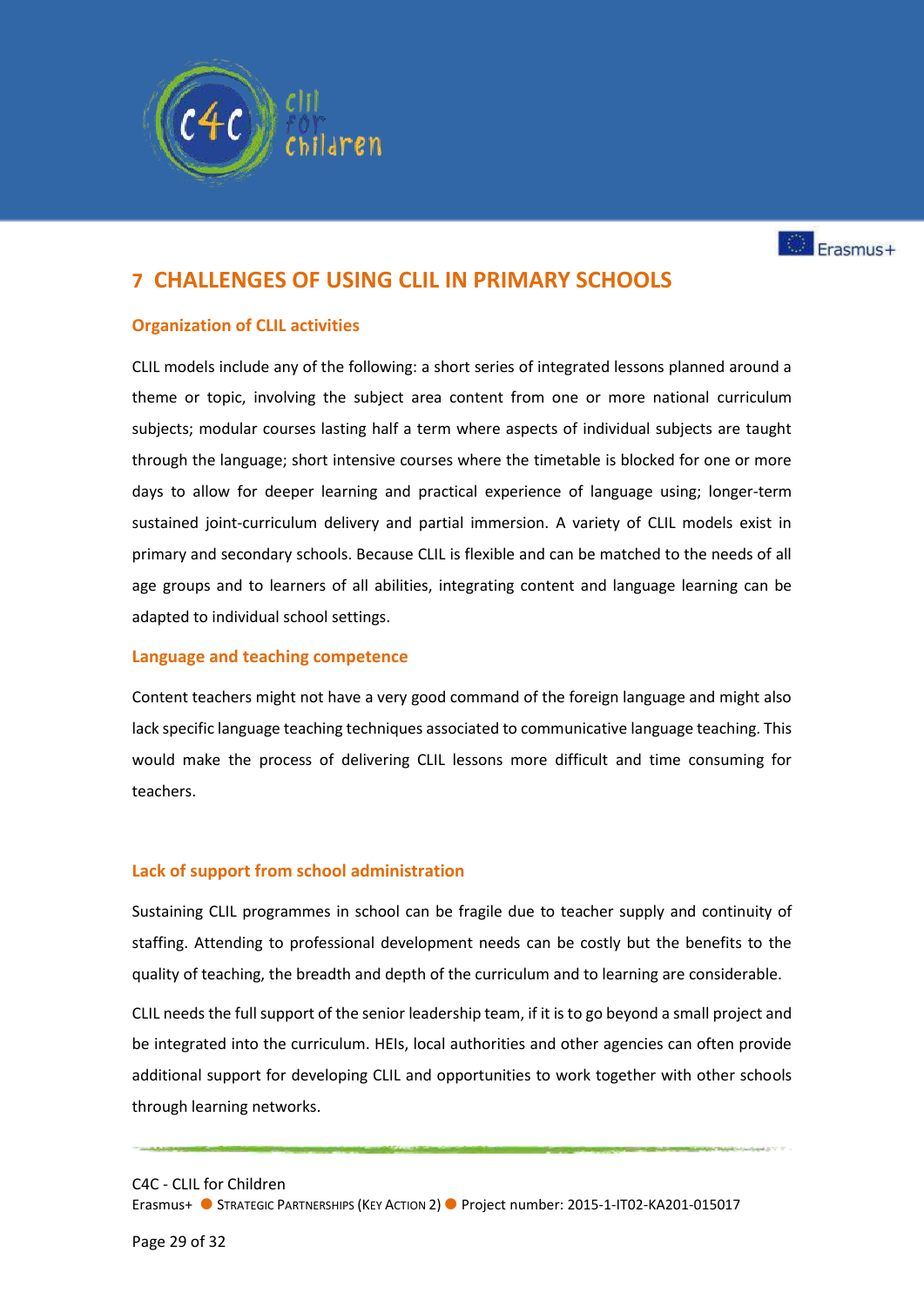



# **Strict curricula**

Current curriculum planning in primary schools has moved away from rigid subject boundaries. The reduction in prescription about what and how we teach opens the door to far greater autonomy for teachers and pupils. Teachers have increased flexibility in determining the curriculum locally. They can decide how best to engage their pupils and support their learning so that they become successful learners. In a curriculum which emphasises functional skills for learning and life, the challenge for school leaders is how to provide an appropriate programme of language learning.

The CLIL approach aspires to engage language learners in meaningful experiences by making connections with other areas of the curriculum and by offering increased opportunities for learners to learn through language. In CLIL lessons learners will regularly use language to research and present information and express feelings and opinions.

Planning the curriculum for CLIL requires a commitment from teachers to focus on the development of functional skills and deep learning in both language and subject area content. In a CLIL context the theme of the sequence of learning determines the language that will be needed. One of the central challenges for CLIL teachers is to develop activities and select resources which provide sufficient challenge linguistically and cognitively. The major difference between CLIL and more traditional methods of language learning is that in CLIL lessons new ideas, concepts and language are presented at the same time.

#### **Parents' consent**

Even though parents might support the implementation of CLIL and believe that there would be important benefits for their children, they might still have some concerns. Their major concern can be whether their children would be able to cope in the programme and whether the use of a foreign language would create problems which would affect their children's results and overall learning of the subject content. It is, therefore, important to be sensitive to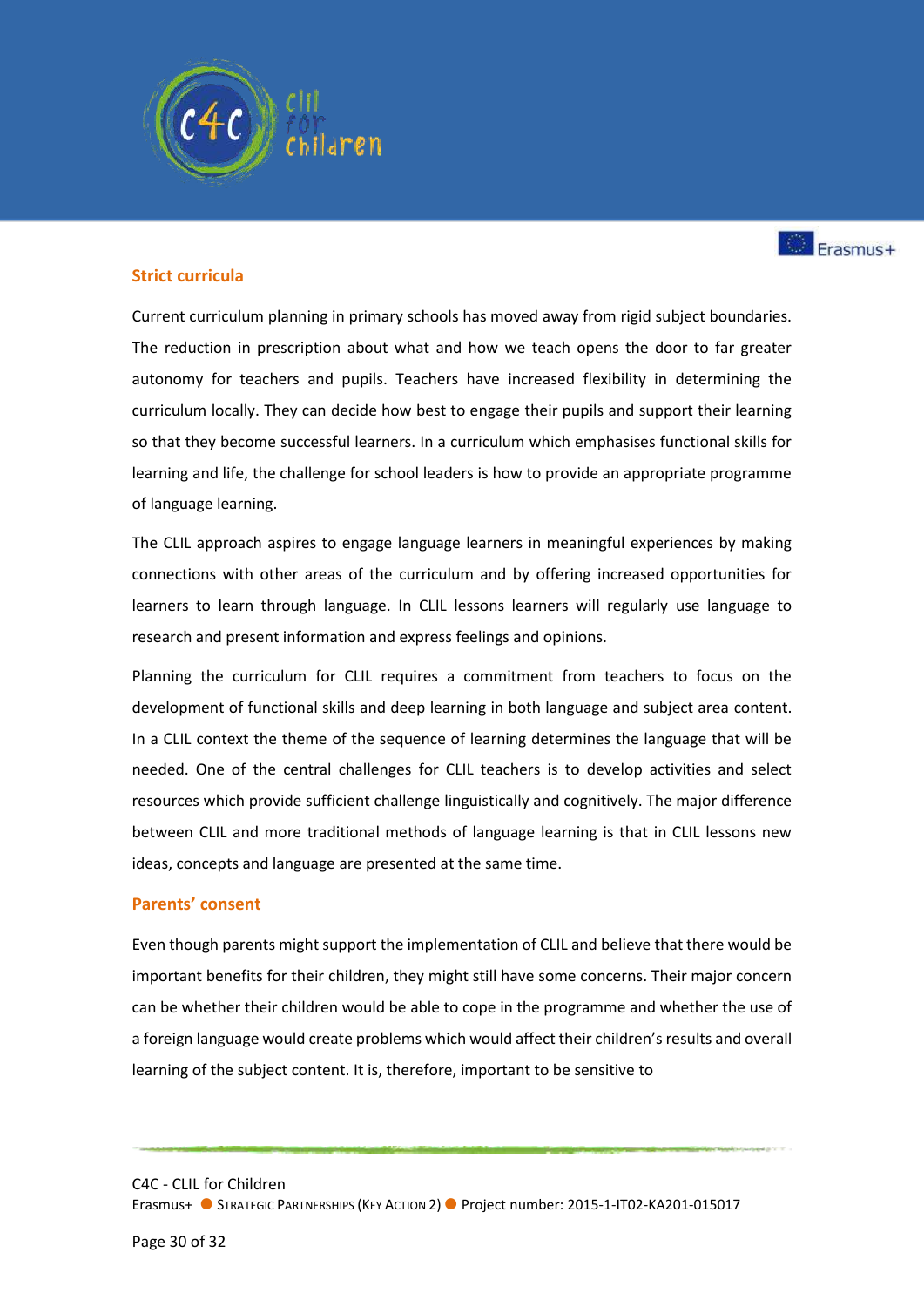

the concerns and needs of the parents. Their support and encouragement at home is important for the students and is reflected on the students' overall attitudes towards the lesson as well as on the amount of effort they invest in it.

# **Time consuming for teachers**

One potential pitfall is the way teachers are currently being trained: many teachers, even experienced ones, can be reluctant to change their approach. To adopt this style of teaching, you have to be open-minded and confident about running a class in this manner.

The C4C - CLIL for Children project will develop an e-course (online course) addressed to teachers on how to use CLIL methodology in primary schools. We will also provide teachers with a set of guidelines and lesson plans to ease their job when teaching through CLIL.

CLIL teaching materials offer vital support to teachers during the realisation of a complex teaching approach. Often a similar competence in both content subject and foreign language cannot be expected from all teachers. Therefore, appropriate teaching materials and, in the case of materials from publishing houses, detailed teacher guidance including background information on topic, language and methodological (principles/techniques) features is of great importance to ease teachers' workload and thus to further support CLIL implementation. The C4C CLIL FOR CHILDREN has also developed a list of Open Educational Resources that can be easily adapted for the preparation of CLIL lessons at primary level.

# **REFERENCES:**

Bandler, R., and Grinder, J. "Frogs Into Princes". Moab, UT: Real People Press, 1979.

Coyle, D., Holmes, B., King, L. Towards an Integrated Curriculum – CLIL National Statement and Guidelines. London: The Languages Co., 2009.

Echevarria, J., Vogt, M.E. and Short, D. (2006). *Making Content Comprehensible for English Learners. The SIOP Model*. Boston u.a.: Pearson.